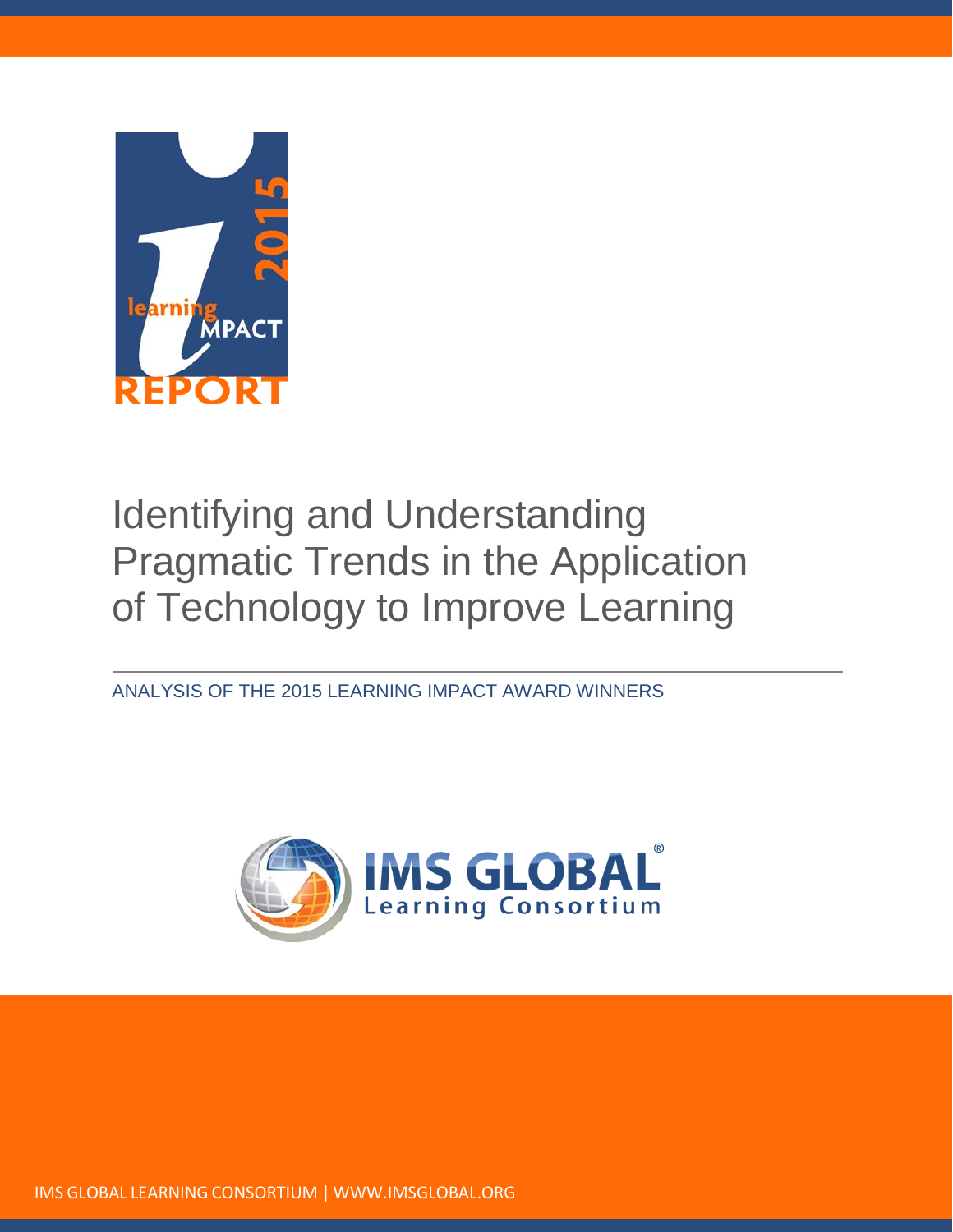### **Executive Summary**

Technology continues to evolve, transforming the education experience. This is a point of fact; it is not a question of whether or not this will occur. Indeed[, Gartner, Inc. forecasts](http://www.gartner.com/newsroom/id/2994417) worldwide education sector technology spending to reach \$67.8 billion in 20[1](#page-29-0)5.<sup>1</sup> The more important question is *how* technology impacts education—and more specifically, how it impacts each individual student's learning experience, outcomes, and their future success.

Learning technology paves the way for new personalized and more engaging learning approaches; where students work collaboratively on coursework, test new skills hands-on or virtually, and explore the world beyond the classroom walls. But creating effective and cohesive teaching and learning environments can be difficult, complex, and frustrating. This is where [IMS Global Learning Consortium'](http://www.imsglobal.org/)s (IMS Global) Learning Impact Awards (LIA) program helps. The LIA annual competition and this subsequent report provide a multi-faceted learning technology planning resource to help institutions and educational authorities determine if they have considered a broad range of potentially impactful technology innovation.

The competition's Learning Impact Trend Categories (Table 2) help define how to think about what each entry entails and to identify technology adoption trends. The categories continue to evolve each year as new technologies emerge or become obsolete, providing an evolutionary technology framework to guide future technology planning and investment. For example, IMS Global introduced three new Learning Impact Trend categories in 2015 to align with emerging trends:

- Integrated Digital Curriculum to Enable Student-Centered Learning underscores new ways to manage an array of curated digital content and tool alternatives;
- Assessment Enhancements with Digital Technology marks the growing proliferation of technology-based tools and applications to assess student performance and learning outcomes;
- Educational Accessibility and Personalization highlights technology's increasing ability to enhance all students' learning experiences, including those with physical and learning disabilities.

Distillation of 2015 LIA finalists' entries offer a series of pragmatic themes, practices and recommendations that align with LIA Learning Impact Trends; thereby helping others to launch their own learning technology initiatives. The year's implementation themes presented ways to:

- Integrate digital curriculum to tailor learning experiences;
- Improve student evaluation and outcome accountability through digital assessment;
- Facilitate digital course content adoption with streamlined creation and curation;
- Develop personalized and engaging student learning experiences;
- Equalize education access for all students.

Finally, the report offers planning recommendations to help facilitate successful learning technology implementation: incorporating a holistic planning approach, building a curriculum-learning technology investment connection to promote learning outcomes, and evaluating potential investments with a solution checklist to ensure instructors can focus on learning, not on how the technology works, or is supposed to work.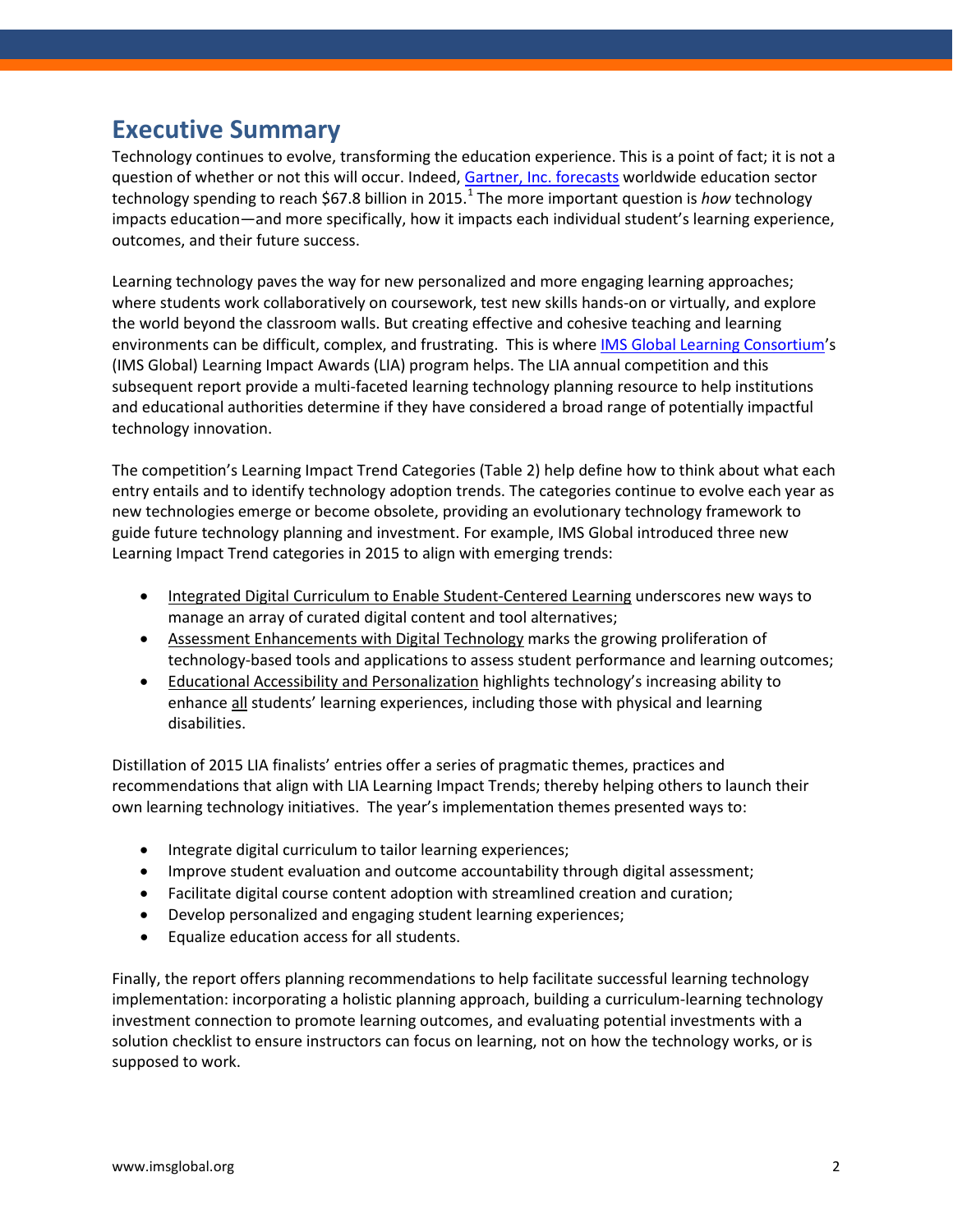### **What is the Learning Impact Awards Program?**

Created in 2007, IMS Global's annual [Learning Impact Awards](http://www.imsglobal.org/lili/awards.html) (LIA) recognizes outstanding, innovative applications of educational technology to address the most significant challenges facing education. The Learning Impact Award finalists' solutions inspire educational leaders to innovate locally in their regions, schools and institutions.

The LIAs are conducted on a global scale. Any product or service provider, educational institution, or training provider that meets the competition's eligibility requirements can enter the competition. Entries are categorized by level: New—Implemented within the last 12 months; Established—Deployed for at least 24 months; and Research—Prototypes not yet operationally deployed. Each entry can apply to up to three of the Learning Impact Trend categories, detailed in a subsequent section.

Regional winners, along with other finalists selected in January by LIA evaluators, all advance to the final round of competition, which is held in conjunction with the annual Learning Impact Leadership Institute that occurs in May. The finalists' entries consist of a four-minute video pitch, a one-page detailed project flyer, and discussions and demonstrations with attendees during the May Learning Impact event.

What distinguishes IMS Global's LIA awards is its pragmatic focus. Compared to other award programs in the education sector, a greater amount of work goes into the LIA evaluation process. Judges assess LIA entries based on the use of technology in an educational institution context, using eight learning impact criteria, as illustrated in Figure 1 and further detailed in Appendix B.



**Figure 1--Learning Impact Award Evaluation Criteria**

The winners—platinum, gold, silver, and bronze medalists—are announced at the conference. IMS Global announced the [2015 winners](http://www.imsglobal.org/pressreleases/pr150511.html) in May at the Learning Impact Leadership Institute, held in Atlanta, Georgia. Eight medalists were selected out of 16 innovative technology finalists. Medalists represent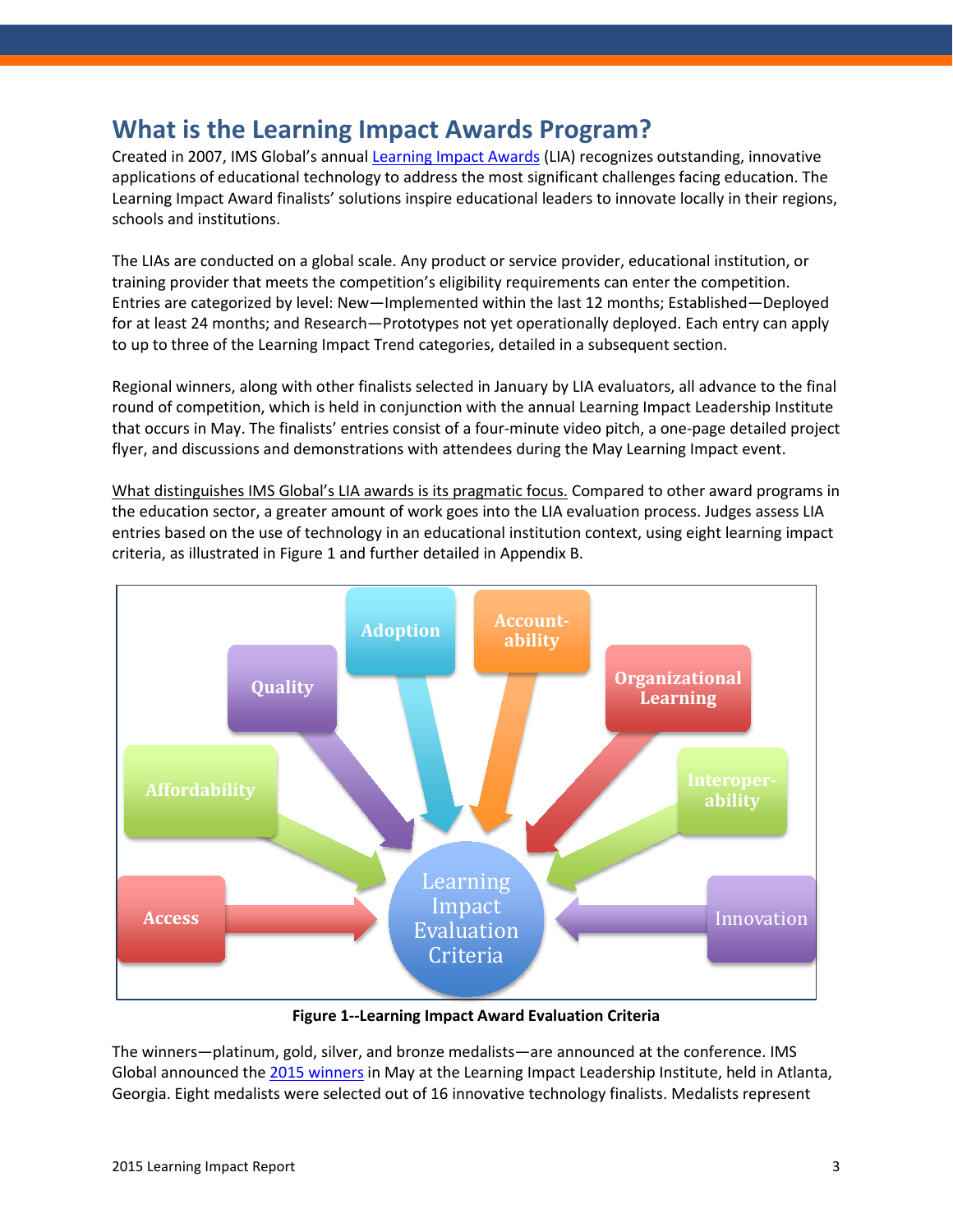countries from around the globe. (See Table 1). Profiles for each medalist and honorable mentions are contained in Appendix A.

|                       | <b>Bronze</b>  | <b>Silver</b>  | Gold | <b>Platinum</b> | <b>Total</b> |
|-----------------------|----------------|----------------|------|-----------------|--------------|
| <b>USA</b>            | 12             | 6              | 13   | 10              | 41           |
| Australia             |                | 5              | 3    | 3               | 18           |
| UK                    | 3              | $\overline{2}$ | 2    | 6               | 13           |
| <b>European Union</b> |                | 6              | 4    | 2               | 13           |
| <b>Korea</b>          | $\overline{2}$ | $\overline{4}$ |      | 4               | 10           |
| Canada                | 0              | $\overline{2}$ |      | $\overline{2}$  | 5            |
| <b>Brazil</b>         | $\Omega$       | $\Omega$       | 3    | $\Omega$        | 3            |
| Singapore             |                |                |      | 0               | 2            |
| <b>New Zealand</b>    | n              |                |      | $\Omega$        |              |
| <b>Taiwan</b>         | 0              |                | O    | 0               |              |
| <b>China</b>          |                | $\Omega$       | O    | $\Omega$        |              |

#### **Table 1--LIA Medal Winners by Country/Region**

[The 2016 Learning Impact Award entry process](http://www.imsglobal.org/eform/submit/learning-impact-awards-2016) i[s](http://www.imsglobal.org/2016-learning-impact-leadership-institute) underway; with medalists to be chosen at next year's [Learning Impact Leadership Institute in May 2016](http://www.imsglobal.org/2016-learning-impact-leadership-institute) in San Antonio, Texas.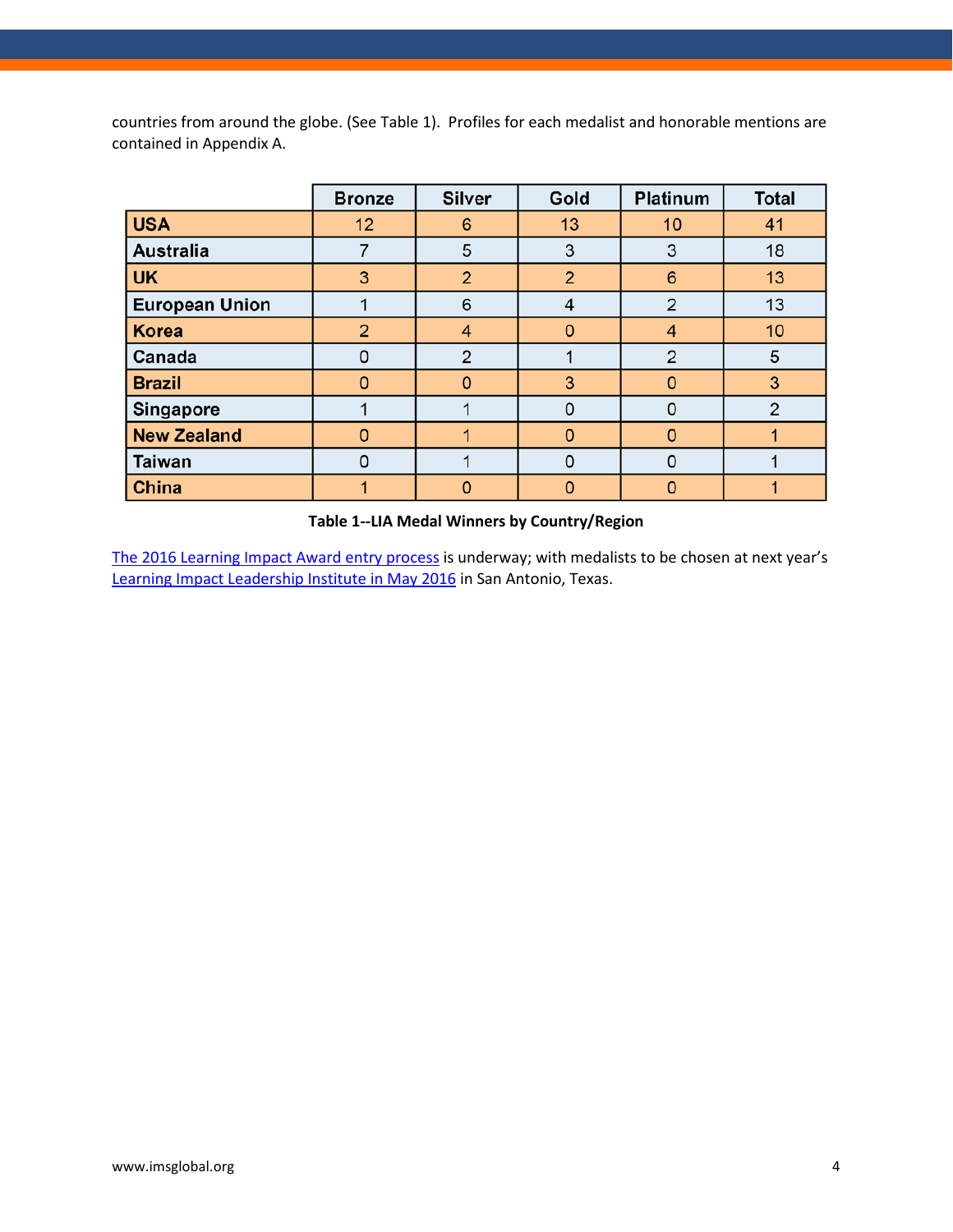### **Learning Impact Trend Framework**

IMS Global categorizes all Learning Impact Award entries by learning impact trends, as listed in Table 2, to help identify key trends in the application of technology to improve learning impact. A categorization of all winners since 2007 is contained in the summary table contained in Appendix C.

| <b>Learning Impact Trend Category</b>                                           | <b>Definition</b>                                                                                                                                                                                                                                                                           | <b>Last Year</b><br><b>Medal</b><br><b>Awarded</b> |
|---------------------------------------------------------------------------------|---------------------------------------------------------------------------------------------------------------------------------------------------------------------------------------------------------------------------------------------------------------------------------------------|----------------------------------------------------|
| Adaptive Learning, Online<br>Homework, and Formative<br>Assessment              | Providing students self-paced learning,<br>feedback, and adaption while providing the<br>teacher with information on individualized<br>student progress.                                                                                                                                    | 2013                                               |
| Assessment Enhancement With<br>Digital Technology (New Trend<br>Category)       | Applications and tools to assess student<br>performance and outcomes.                                                                                                                                                                                                                       | 2015                                               |
| <b>Blended Learning Optimization</b>                                            | Evolving traditional educational delivery<br>models featuring seamless technology<br>environment for teachers and students to<br>support effective combinations of online,<br>classroom and in-context learning.                                                                            | 2011                                               |
| <b>Digital Learning Networks</b>                                                | Achieving scalable deployment of educational<br>resources, tools and services toward specific<br>and measurable access, affordability, and<br>quality objectives.                                                                                                                           | 2014                                               |
| Digital Resource, e-Text, Learning<br>App Innovation, and Analytics             | Innovative learning resources, tools and<br>applications aimed at improving access,<br>affordability and quality of education, including<br>data gathering to measure student<br>engagement, progress towards desired<br>outcomes, program effectiveness and usage of<br>digital resources. | 2014                                               |
| e-Collaborative Learning                                                        | Providing students & faculty with applications<br>and opportunities to participate in and<br>improve achievement via effective<br>collaborative learning activities that<br>complement traditional forms of delivery.                                                                       | 2011                                               |
| <b>Educational Accessibility and</b><br>Personalization (New Trend<br>Category) | Technology-based solutions that ensure<br>accessibility and personalization for all<br>students, especially those with physical and<br>learning disabilities.                                                                                                                               | 2015                                               |
| <b>Educational Application, Content and</b><br>Media Infrastructure             | Technology infrastructure for enabling<br>efficiencies in content development, searching,<br>delivery, and mobile devices.                                                                                                                                                                  | 2012                                               |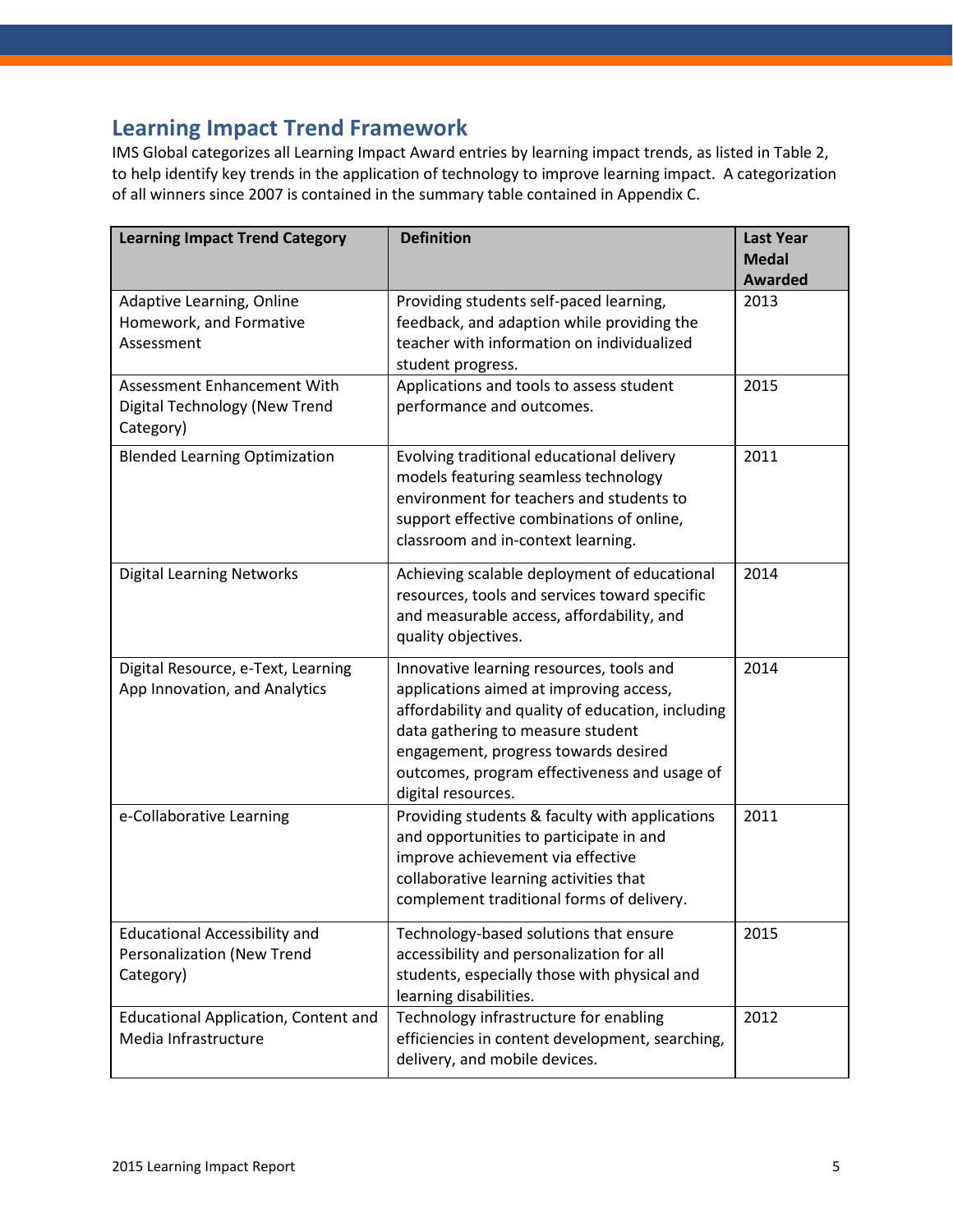| <b>Learning Impact Trend Category</b>                                                               | <b>Definition</b>                                                                                                                                                                                                                                                                                                                                                                       | <b>Last Year</b><br><b>Medal</b><br><b>Awarded</b> |
|-----------------------------------------------------------------------------------------------------|-----------------------------------------------------------------------------------------------------------------------------------------------------------------------------------------------------------------------------------------------------------------------------------------------------------------------------------------------------------------------------------------|----------------------------------------------------|
| Educational Pathways, Portfolios,<br>and Learning Maps                                              | Applications to help students navigate their<br>educational experience to improve success and<br>outcomes based workforce needs.                                                                                                                                                                                                                                                        | 2014                                               |
| Gaming, Simulation, and Immersive<br>Learning                                                       | Applications that give students and teachers<br>opportunities to participate in effective<br>experiential learning that is better than<br>traditional alternatives.                                                                                                                                                                                                                     | 2015                                               |
| Integrated Digital Curriculum to<br><b>Enable Student-Centered Learning</b><br>(New Trend Category) | Architectures, software platforms, and<br>infrastructures that enable creation and<br>selection from a wide range of curated digital<br>content and tool alternatives by institutional<br>users (faculty and students). This combines the<br>capabilities of these categories: A) Learning<br>Platform Innovations-and B) Educational<br>Application, Content and Media Infrastructure. | 2015                                               |
| Learning Platform Innovations                                                                       | Architectures and software platforms for<br>managing the creation and delivery of learning<br>experiences, including personalization,<br>accessibility and mobility                                                                                                                                                                                                                     | 2014                                               |
| Scaling Pedagogical Knowledge and<br>Practice                                                       | Providing efficient and effective support to<br>teachers and faculty in significantly improving<br>facilitation and delivery of learning<br>experiences.                                                                                                                                                                                                                                | 2009                                               |
| <b>Student Success and Outcomes-</b><br><b>Based Learning Support Services</b>                      | Applications and processes to enable teaching,<br>learning, and placement tied to explicit<br>outcomes and achievements.                                                                                                                                                                                                                                                                | 2013                                               |

#### **Table 2 -- Learning Impact Trend Categories**

Clustering medal winners by learning impact trend and the last year each category earned a medal provides an added bonus—a timeline of emerging learning technology trends and adoption. Since the IMS Global community has consistently been 3-5 years ahead of the general EdTech marketplace in terms of adoption patterns, the categories serve as predictors of the future of mainstream adoption.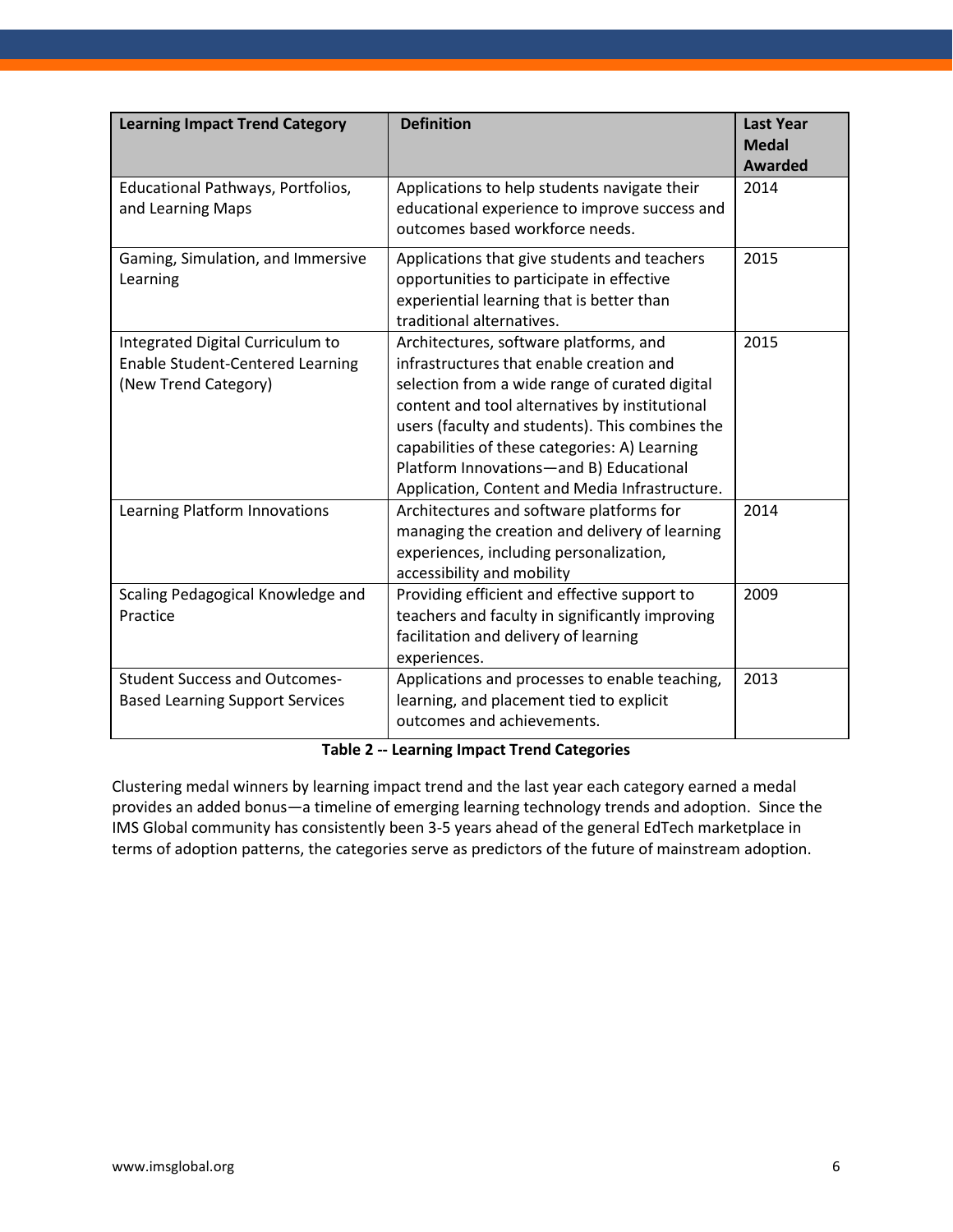

**Figure 2--Learning Impact Trend Framework Evolution**

As contestants incorporate newly available learning technology into their submissions, they develop more sophisticated entries over the years; which in turn, spawns new Learning Impact Trend categories. For example, analysis of these Learning Impact Trends reveals these evolutionary trajectories (note: capitalized and underlined phrases refer to Learning Impact Trends):

• Integrated Digital Curriculum to Enable Student Centered Learning: Technology can enhance students' learning experience, but all too often, technology investments result in a hodgepodge of disparate, unconnected technology components that can easily complicate—rather than facilitate teaching and learning. The next step is to tie all these pieces together. For example, the EDUCAUSE Learning Initiative's report, The Next Generation Digital Learning Education (NGDLE) presents a vision of not a single, enterprise-level application, but rather a learning ecosystem where NGDLEconforming components facilitate tailored learning environments that support educational requirements and goals. To do so requires a core suite of tools on which the rest of the system can be built; the linchpin is the capacity to easily integrate tools, exchange content, and collect learning data. In other words, interoperability enables everything else. $<sup>2</sup>$  $<sup>2</sup>$  $<sup>2</sup>$ </sup>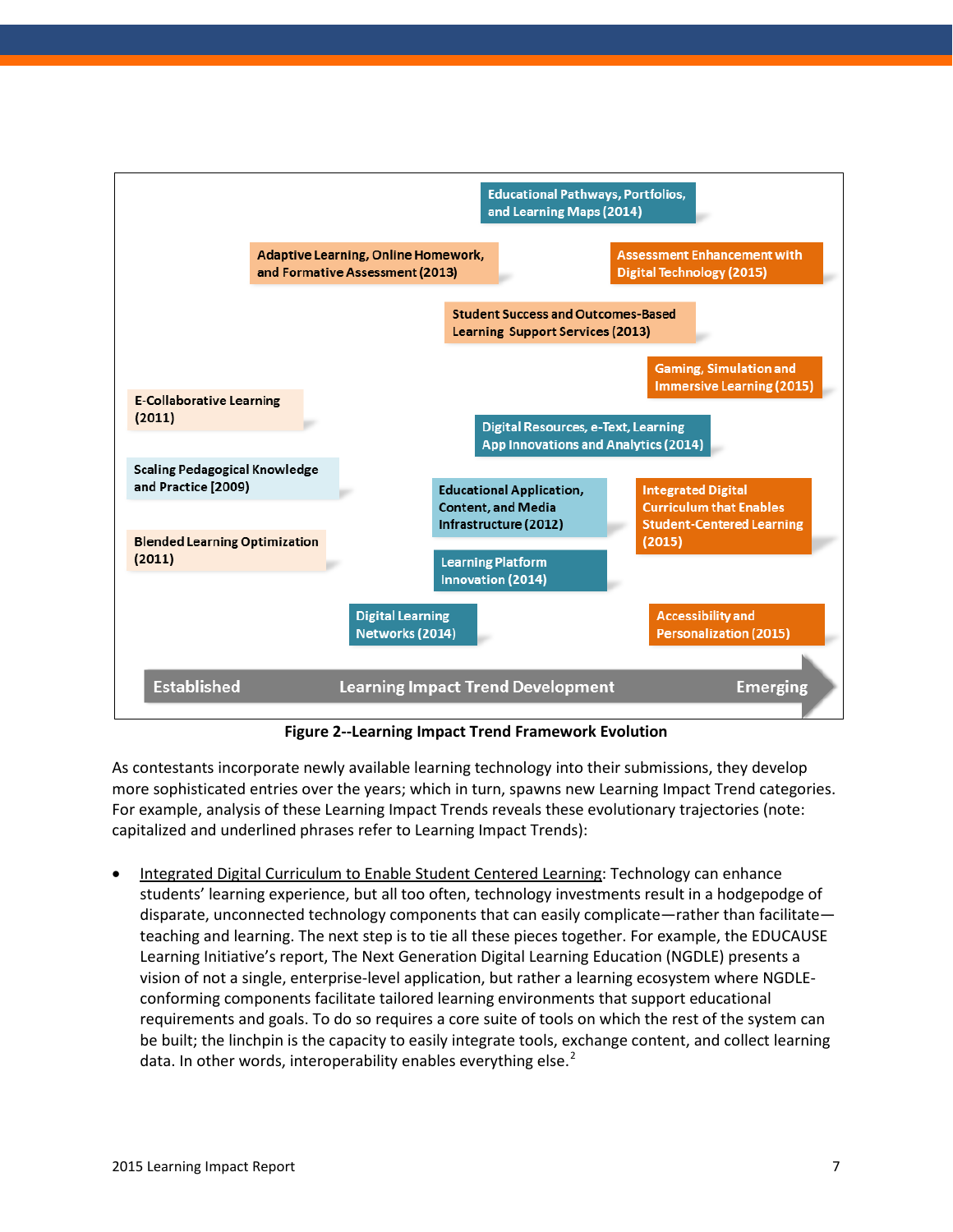Over time, LIA entries mirrored this trend. Initial efforts like Scale New Pedagogies and Practices and Blended Learning Optimization gradually expanded over the years to incorporate new content creation, delivery, and management capabilities—e.g., Digital Learning Networks; Educational Application, Content, Media Infrastructures; and Learning Platforms. New technological developments like IMS Global's open standards, enhanced networking, and the Internet enable the combination of these discrete components into Integrated Digital Curriculum to Enable Student-Center Learning - a new Learning Impact Trend.

• Assessment Enhancement with Digital Technology: Digital assessment—one o[f Gartner's Top 2015](http://www.gartner.com/newsroom/id/2994417)  [Strategic Technologies Impacting Education](http://www.gartner.com/newsroom/id/2994417)<sup>[3](#page-30-0)</sup> — continues to garner more attention in education, especially in regards to measurement of student learning outcomes against mandated standards, like Common Core State Standards in U.S. K-12 schools.

Technology continues to offer new appraisal methods and more sophisticated analysis, improving assessment of Student Success and Outcome-Based Learning; Adaptive Learning and Online Homework's self-pace learning feedback and teacher response to individual student progress. Assessment Enhancement with Digital Technology, a new Learning Impact Trend, underscores this development.

• New Learning Technology Tools: Technology continues to provide new ways and means for students to learn. For example, collaborative learning models provide more peer-to-peer and group activities. An added dimension to this trend is an increasing focus on online global collaboration where contemporary digital tools engage students with others around the world to support curricular objectives and intercultural understanding.<sup>[4](#page-30-1)</sup> In addition, technology provides a means for learners to explore subject matter through the act of creation rather than the consumption of content. For example, mobile technologies encourage students' production of media coursework; hands-on learning experiences support STEM- related pedagogy.<sup>[5](#page-30-2)</sup> Finally, project-based learning, problembased learning, inquiry-based learning, and similar methods foster more active learning experiences, both inside and outside the classroom. As schools adopt tablets, smartphones, and other devices more readily, educators connect curriculum more easily with real life applications.  $6$ 

Earlier LIA entries incorporated E-Collaboration Learning, but over time, contestants' solutions are just as likely to utilize emerging learning technologies—e.g., Digital Resources, Learning App Innovations, and now Gaming, Simulation, and Immersive Learning—to create new student learning experiences.

In addition, IMS Global creates new Learning Impact Trends to align with emerging technological directions. For example, content and curricula can be truly "born digital" rather than "born for paper delivery", and they can now be "born accessible", too."<sup>[7](#page-30-4)</sup> Technology enhancements—like the delivery of accessible digital content, 24/7 access of services and systems on mobile devices, support of learning aids like screen readers—all reduce factors that may limit success and impede equitable participation, $8$ Government and institutional mandates encourage this trend, and this year submissions' use of technology to promote equal education accessibility for all students spurred the creation of a new Learning Impact Trend, Educational Accessibility and Personalization.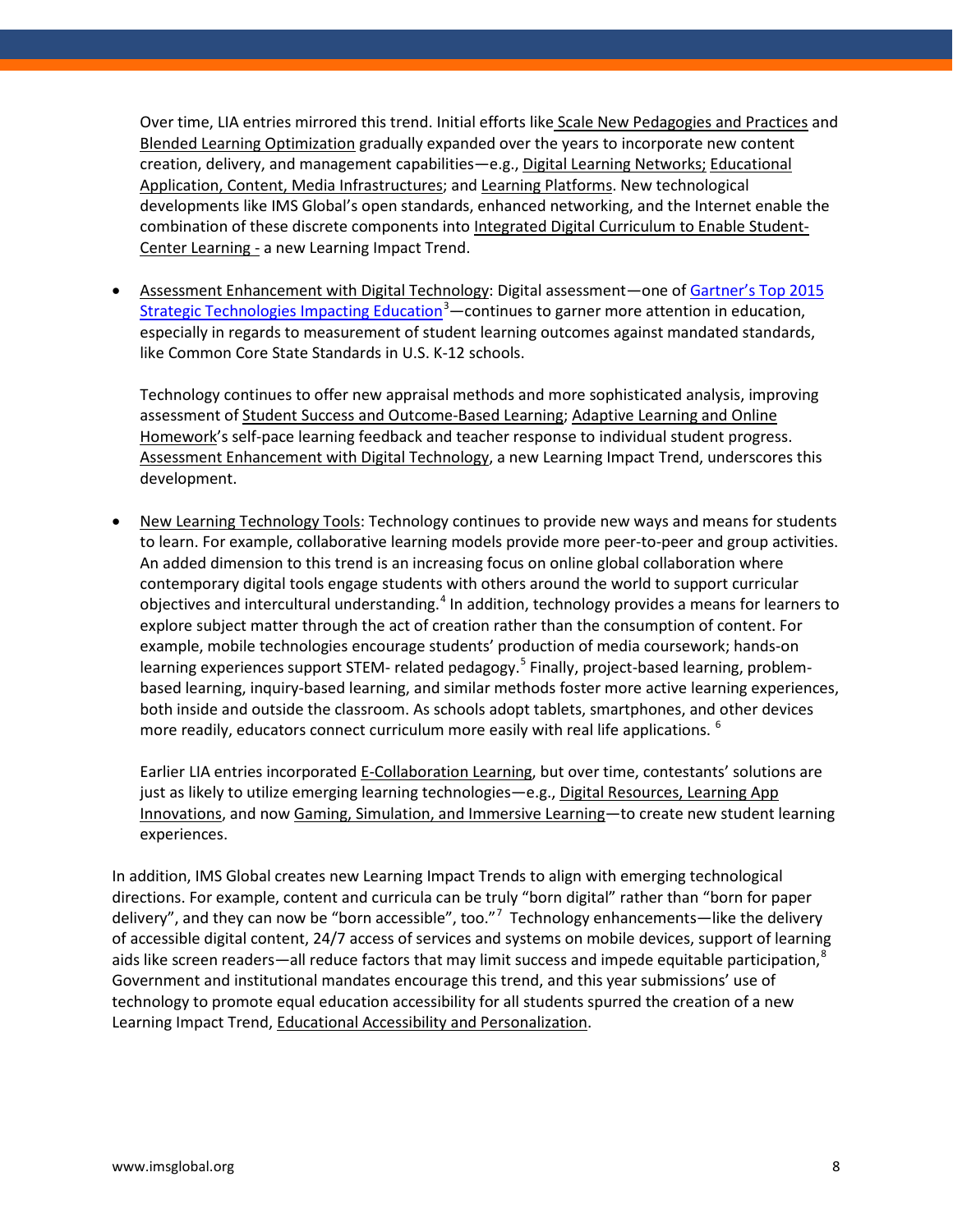### **2015 LIA Medalist Solutions Offer Implementation Guidance**

Learning Impact Trends offer learning technology-related planning guidance. Synthesis of contest entries provides implementation guidance; illustrating real-life examples of a Learning Impact Trend and each solution's subsequent, impactful results. The 2015 LIA entries fall into these five implementation themes:

#### **1. Integrated Digital Curriculum Provides a Comprehensive Way to Tailor Learning Experiences**

As these 2015 LIA entries show, Integrated Digital Curriculum solutions tie together the necessary architectures, software platforms, and infrastructures that allow users to engage with the content in a variety of ways and pull specific material together for individual students and may even be customized for teachers and parents. Together, with embedded digital assessment and analytics capabilities, Integrated Digital Curriculum Solutions can evaluate student proficiencies and pre-defined goals, update administrators, teachers, and students on progress, and recommend curricular adjustments as needed.

**[Escambia County School District and Pearson](https://www.youtube.com/watch?v=k9W-HSyBkvs&feature=youtu.be)** (Gold Medal)

**Learning Impact Trend:** Integrated Digital Curriculum to Enable Student-Centered Learning

**Issue:** Escambia County School District believes that effective teachers and leaders make a difference in student achievement, and wanted to integrate its learning management system with synchronized user access to content, assessments, and data regardless of publisher or vendor.

**Solution:** In spring 2012, Escambia County School District implemented Pearson's Schoolnet Instructional Management Suite in approximately 50 elementary, middle, and high schools. The new web-based system links instruction and assessment, creating a new personalized learning environment. Assessments are aligned to curriculum standards and reflective of grade levels and contents. Teachers' use Schoolnet's reporting features to analyze assessment results by curriculum standards and skills to direct instructional planning; and then access and schedule appropriate content into their lesson planners. Schoolnet leverages industry e-assessment standard content formats such as QTI $^{\degree}$  and LTI $^{\degree}$ to utilize multiple assessments and content sources, and integrate with any student information system.

**Learning Impact:** Since implementing Schoolnet, Escambia's student achievement in high school mathematics and science exceeded the state average in 2013-2014, the first time this ever occurred.

"The Schoolnet solution helps us connect the dots between data, content, and achievement, thus enabling true personalized learning and measurable student performance. Essentially, Schoolnet provides our students and educators with a more convenient, enhanced learning environment through a web-based application that provides online assessment capabilities, user-friendly portals, integrated district content, and consolidated data." -- *Escambia County School District and Pearson 2015 LIA Submission*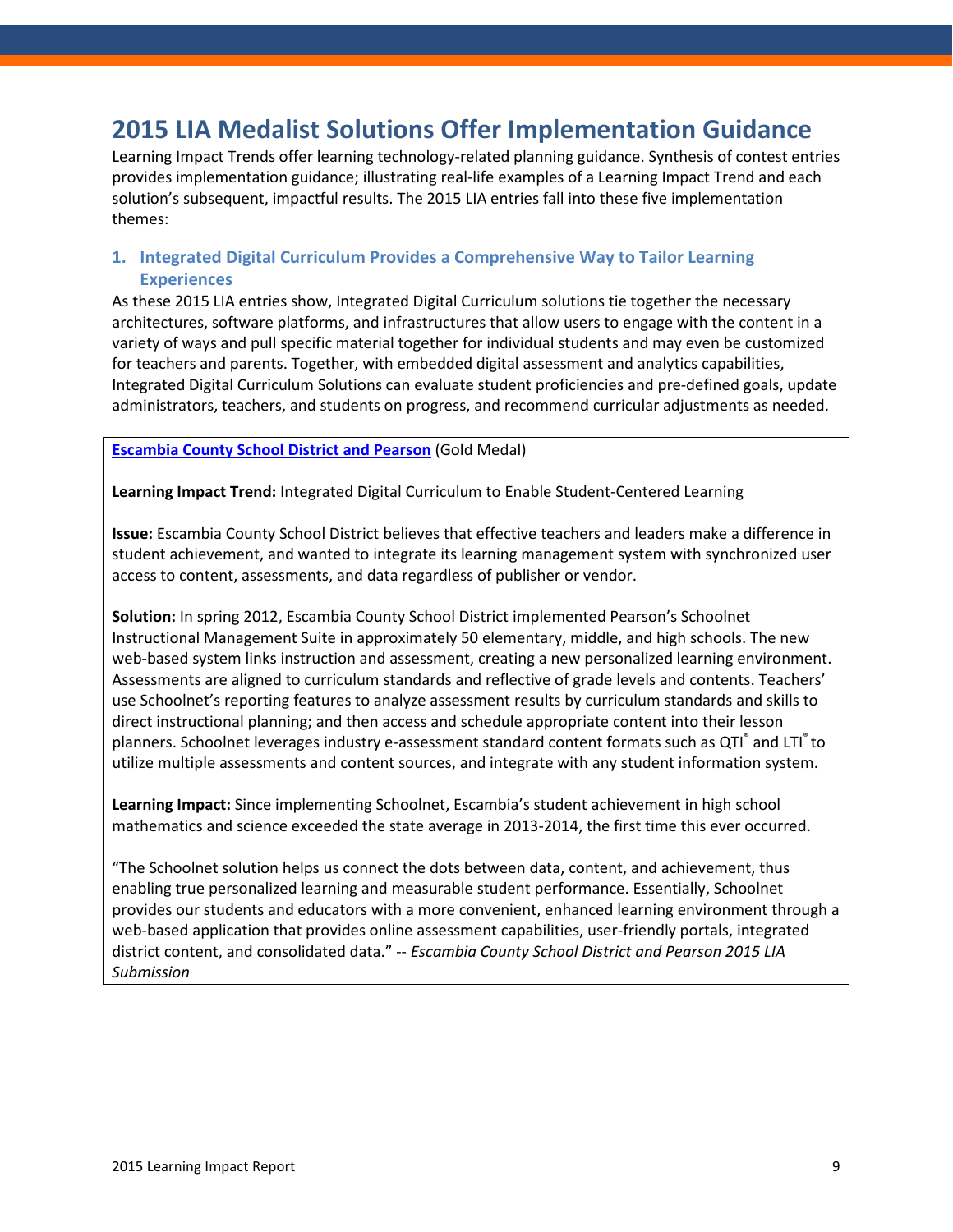#### **[Itslearning "HUB" at Houston Independent School District](https://vimeo.com/121933666)** (HISD) (Silver Medal)

**Learning Impact Trend:** Integrated Digital Curriculum to Enable Student-Centered Learning

**Issue:** Over the years HISD found itself managing a growing patchwork of learning resources. Students and teachers completed online collaboration, content, assignments, searches, and assessments in several digital locations, resulting in dozens of third-party cloud services and services and multiple hosting of HISD's student usage data, assessment results, and analytics. In addition, hardcopy textbooks' rapid obsolesce limited their teaching resource value for the school district.

**Solution:** HISD's new itslearning HUB learning platform consolidates these resources into one webbased, single sign-on, resource. Its content-agnostic, open sourced platform enables HISD to host a wide range of  $3^{rd}$  party digital content and different file format types that support active learning, flipped classrooms, project-based learning, and other forms of learner-centered instruction. The HUB supports IMS open standards to eliminate the need for customized integration of various platforms.

**Learning Impact:** Currently teachers at 48 HISD K-12 schools are piloting the HUB. When fully implemented, the HUB will become the center of curriculum, instruction, personalization, collaboration, and communication for HISD staff, students, and parents. The HUB has improved HISD's ability to provide an authentic and personalized teaching and learning environment as well as helping HISD switch to digital resources.

"The HUB has improved HISD's ability to provide an authentic and personalized teaching and learning environment by simplifying access to resources and providing multiple content sources for each lesson or standards." - *HISD 2015 LIA Flyer*

#### [SAFARI Montage and Orange County Public Schools \(OCPS\)](https://www.youtube.com/watch?v=T6dhTEyXqdY&feature=youtu.be) (Bronze Medal)

**Learning Impact Trend:** Integrated Digital Curriculum to Enable Student-Centered Learning

**Issue**: The State of Florida mandated that all instructional material in K-12 public schools be provided in electronic or digital format beginning in the 2015-2016 school year. In response, OCPS implemented the SAFARI Montage Digital Learning Platform (DLP) while also licensing digital curriculum content from multiple publishers, including Houghton Mifflin Harcourt (HMH) and Encyclopedia Britannica. Consequently OCPS needed seamless access to all of these resources within a single platform.

**Solution:** The SAFARI Montage's LTI and Common Cartridge™ compliant platform provides teachers with a single interface to search and access to all its licensed and locally developed learning resources. DLP's stored learning objects contain metadata, like standards correlations and grade ranges, to identify relevant content more easily. The result is more personalized and effective instruction; instructors can pick-and-chose content material according to student needs and learning outcome goals. DLP's capabilities extend to the classroom, where it provides standards-based interoperability with school district systems and classroom devices, classroom lesson development and presentation tools, and a mobile device student response system.

**Learning Impact:** OCPS manages their entire district-wide curriculum in a single platform. All 12,000+ OCPS teachers can access the DLP and have created over 30,000 digital lessons.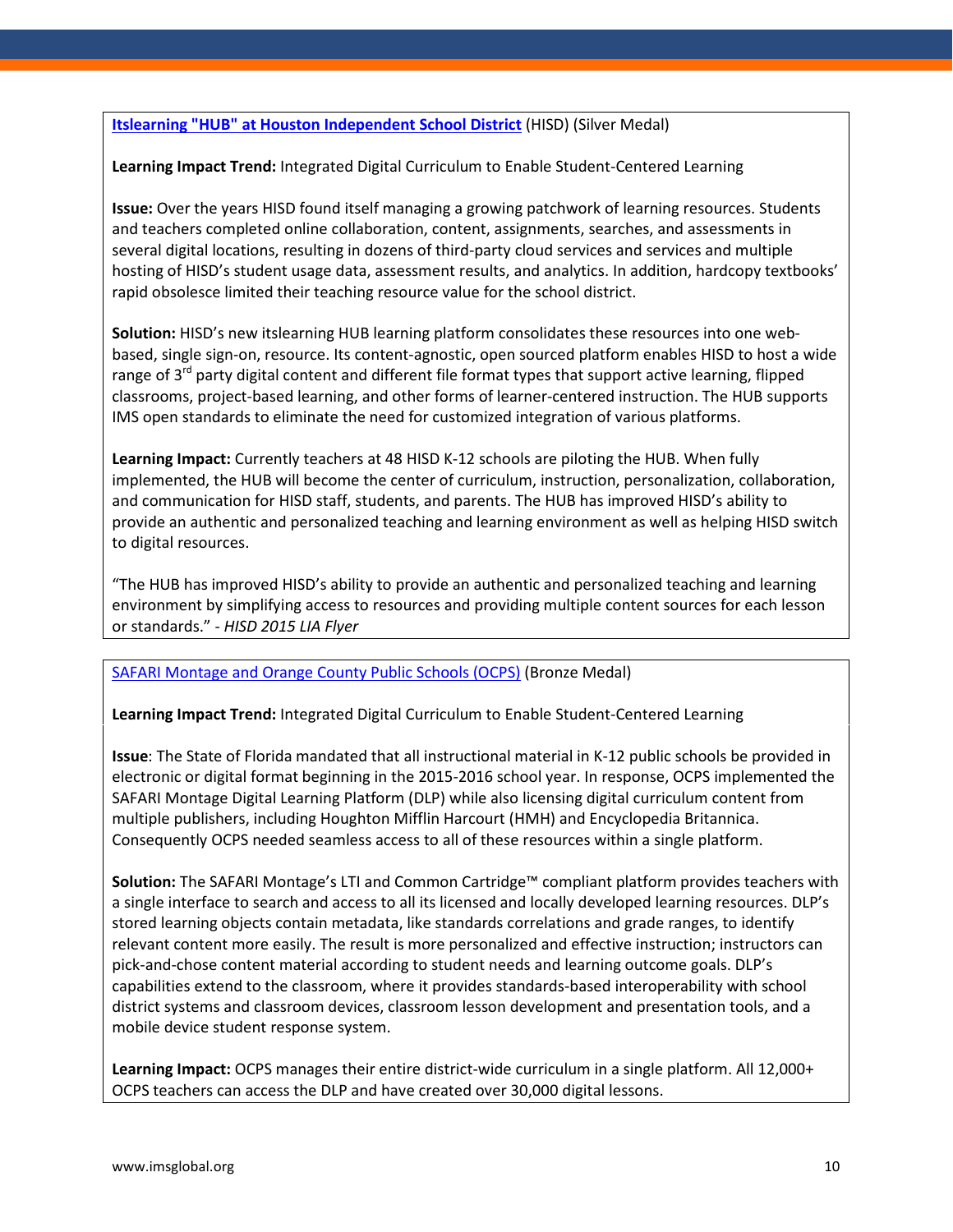"When you have students who are working on a digital lesson, it is extremely important to have content in one place. Having access to multiple learning tools with one login is the holy grail." --*Maurice Draggon, Administrator of Instructional Design and Tech, Orange County Public Schools – 2015 LIA Video*

#### **2. Assessment Enhancement with Digital Technology Improve Student Evaluation and Outcome Accountability**

Assessment Enhancement with Digital Technology opens the door to new types of assessment, more timely results, and more sophisticated analytics. It fosters faster and more effective intervention with struggling students, while providing updated government standards progress to local school districts and teachers, as illustrated by these 2015 LIA entries.

**[TAO, Open Source, QTI-Compliant Assessment Platform, OAT](https://www.youtube.com/watch?v=K0jq27SQzWw&feature=youtu.be)** (Platinum Medal)

**Learning Impact Trend:** Assessment Enhancement with Digital Technology

**Issue:** Digital assessment continues to gain popularity to support the growing use of learning technology solutions and to measure learning outcomes against government standards. But available digital assessment solutions can be expensive, proprietary, and hard to customize.

**Solution:** TAO is a free, comprehensive, web-based, open-source assessment platform that enables test content to be entirely portable. It's robust, offering functionality throughout the entire assessment cycle: item authoring, test scheduling and delivery, automatic scoring, test-taker management. It is LTI conformance certified for seamless LMS and applications integration, and QTI compatible for proprietary-free authoring and test delivery.

**Learning Impact:** TAO offers a free, web-based, standards-based digital assessment alternative, and has been used by approximately 50 million test takers in small as well as large-scale, multilingual deployments in over 70 countries.

"Open Source was not the only factor in the RFP process. The degree of customization of the proposed solution with TAO was viewed as very beneficial to our project. In addition, it has a demonstrated history of success in other large-scale implementations."-- *Chris Domaleski, Senior Associate at the National Center for the Improvement of Educational Assessment, OAT - 2015 LIA Submission*

#### **[Present@ at Universitat Oberta de Catalunya](https://www.youtube.com/watch?v=gAaP9jqfciM&feature=youtu.be)** (UOC) (Gold Medal)

**Learning Impact Trend:** Assessment Enhancement with Digital Technology

**Issue:** In some degrees, students defend their final projects to an in-person panel that assesses their subject matter and transversal competencies. However, UOC is a 100% virtual university, meaning its students and lecturers live around the world, which makes in-person assessments unfeasible. So the University wanted to create a virtual alternative to the face-to-face panel experience.

**Solution:** Present@ provides a technology-based solution. Students prepare and upload a video about their final degree projects to Present@. Tribunal members address their questions as comments in the video—even in specific points of the video—in text, audio or video formats; the student responds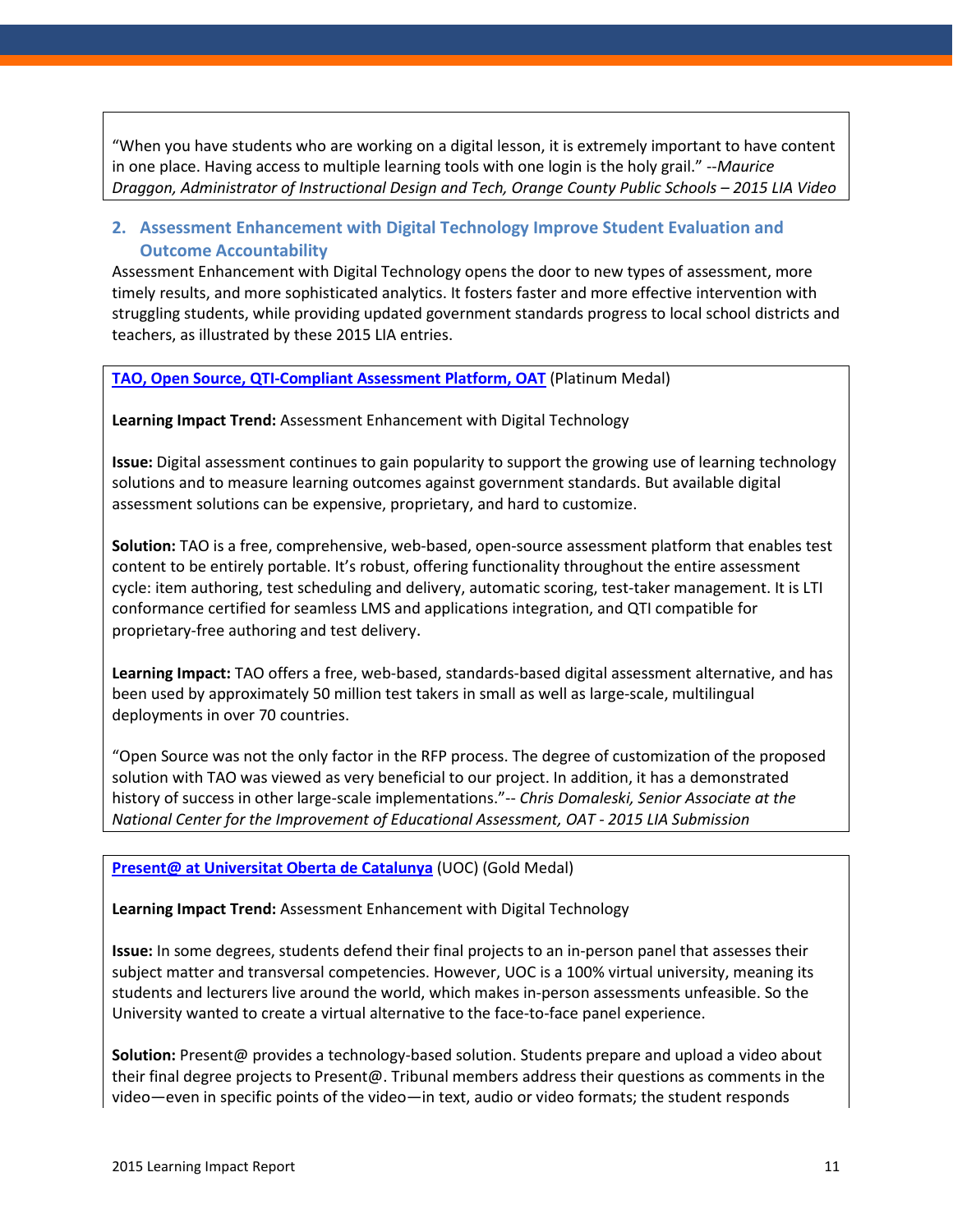accordingly. Present@ is based on common applications: 1) WordPress, one of the world's most popular blogging platforms: Its themes, plug-ins, hooks, and APIs enable UOC to fully personalize Present@'s screen and functionality on top of the WordPress platform. 2) Wowza Media Systems, the world's leading streaming technology: Its platform-agnostic solution supports multi-format, and multi-screen implementations. UOC integrated Present@ with its LMS via a WordPress LTI.

**Learning Impact:** Present@ is so successful that UOC explored other uses for the solution. It evolved into a virtual discussion/collaboration tool, used in hundreds of UOC virtual classrooms. Teachers create a video; students embed comments and questions within a single point in the video. Teachers can respond with comments or other multimedia formats.

"Present@ allows acqui[sition] and assess[ment of] several competences in virtual environments that before could only be acquired in face-to-face environments"--*Universitat Oberta de Catalunya - 2015 LIA Submission*

#### [Accessible Assessment Items for ELPA21 Consortium](https://www.youtube.com/watch?v=gntVuFPnl-8&feature=youtu.be) (Silver Medalist)

**Learning Impact Trend:** Assessment Enhancements with Digital Technology

**Issue:** The English Language Proficiency for the 21<sup>st</sup> Century (ELPA21) consortium works to ensure that English Language Learners (ELLs) leave high school prepared for college and career success. They wanted to develop a cost-efficient and scalable assessment system that accommodated all students' needs, including those with disabilities, to measure ELLs' achievement of English Language proficiency standards.

**Solution:** Educational Testing Services (ETS) developed a system using the IMS Global APIP<sup>®</sup> standard to create and edit accessible content within the exact same existing authoring interface already in place for developing default item content. The result is seamless integration between default content and adapted accessible content development.

**Learning Impact:** Members of the multi-state ELPA21 consortium, which comprises hundreds of thousands of ELLs, use the system currently. Combining all default and adapted item content within a single item streamlines the assessment administration process because separate test forms do not have to be created for learners requiring adaptations.

"The item styles developed at ETS are more interactive, especially for speaking and listening tests. They also reduce turnaround time on reporting results and provide support to diverse ELLs populations in our states in a cost effective manner. The more engaging, interactive items that we developed will allow students responses to be more reflective of what they know and can do."--*ELPA21 LIA video*

Two honorable mention winners used digital technology to enhance their assessment solutions, too:

• [The University of Michigan \(UM\) and Qualtrics LTI Integration](https://www.youtube.com/watch?v=xDmE2YM9_Yo&feature=youtu.be) expanded the Qualtrics online assessment tool to its learning environment through a LTI integration with its primary LMS, Sakai. Now instructors can assess students in new ways, using questions types and assessment capabilities not found in traditional assessments systems—e.g., heat maps, rank order, gap analysis—and can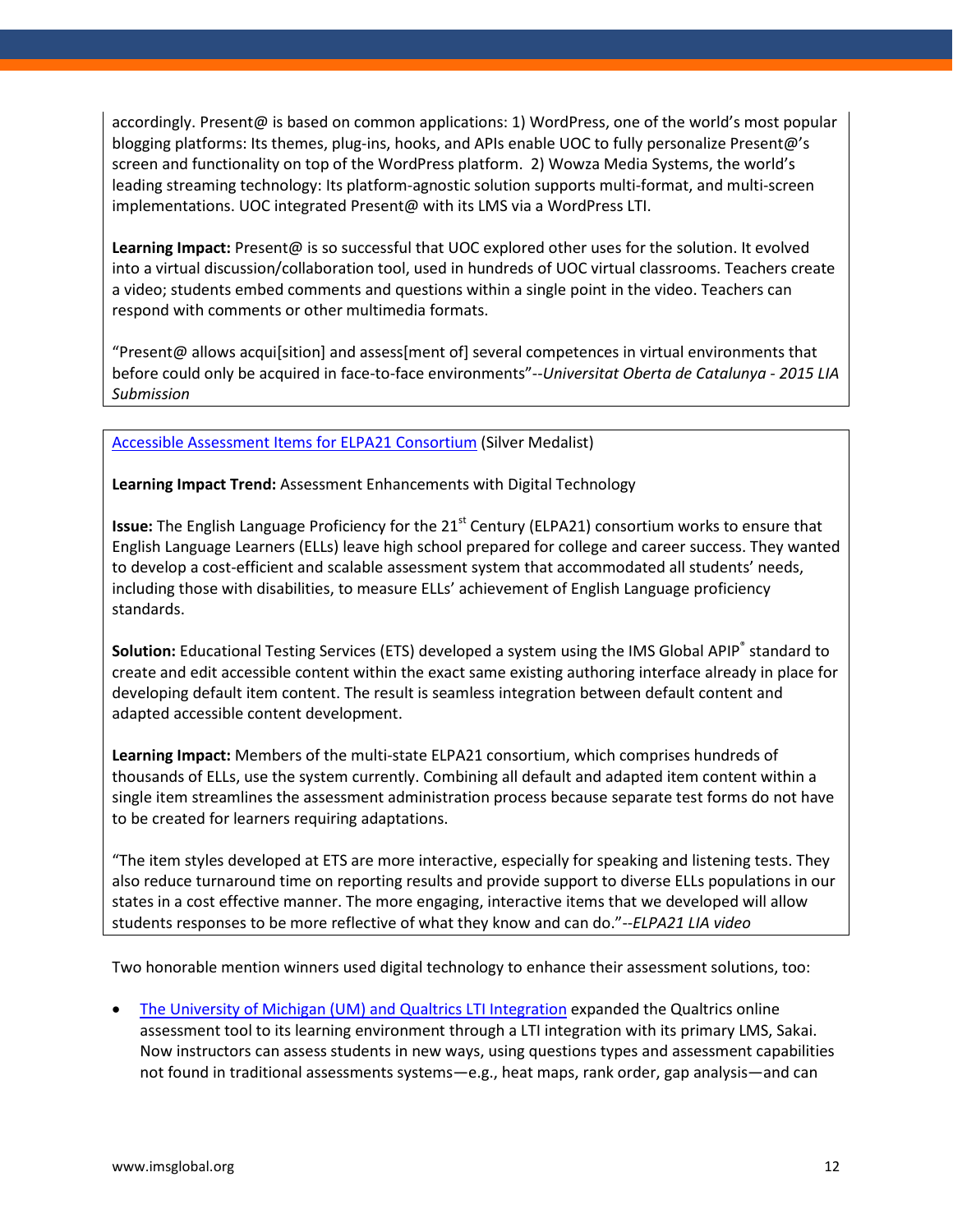more accurately assess desired learning outcomes and map to specific competencies or learning objectives.

• The LAMP Consortium'[s VeriCite,](https://www.youtube.com/watch?v=Hh4mSVXERMQ&feature=youtu.be) provides another type of assessment: plagiarism in coursework. LTI-certified VeriCite integrates seamlessly into various LMSs like Sakai and Moodle, and provides plagiarism detection services to any LTI-supported application. In addition, VeriCite's seamless integration provides better document tracking and near-instant feedback to faculty and—if enabled—to students. Today, 12,000 active users, spanning a dozen Midwest U.S. colleges, use VeriCite via a shared Sakai deployment. VeriCite achieved a 65% savings over its former commercial product.

While not the primary focus, these 2015 LIA entries embedded interesting digital assessment methods and tools into their solutions:

- [Language Learning Space, Education Services Australia](https://www.youtube.com/watch?v=35Fuz9G_GdY&feature=youtu.be) assessed students' learning outcomes by tagging each challenge with a set of "I Can" statements.
- [Texas State Technical College Partners with Hawkes Learning](http://link.brightcove.com/services/player/bcpid1799374646001?bckey=AQ~~,AAAAE2sH_-k~,vce9mL8StXpfr6m6HDn5cLekxP_ErjRA&bctid=4119858042001) provides automatic grading of student coursework, allows institutions to serve increased numbers of learners by reducing instructor workload and ensuring consistency across course sections.
- [Safari Montage and Orange County Public Schools \(OCPS\)'](https://www.youtube.com/watch?v=T6dhTEyXqdY&feature=youtu.be)s Digital Learning Platform comes equipped with a virtual student response system called "Get it?" provides for interactive, lessonspecific assessment. Students answer specific questions via a mobile device to give teachers realtime feedback about students' comprehensive and need for additional resources.
- [Escambia County School District and Pearson](https://www.youtube.com/watch?v=k9W-HSyBkvs&feature=youtu.be) Schoolnet's delivers online assessments at all levels in an efficient manner with real-time reports for the teacher, school, or district.

#### **3. Education Application, Content, and Media Infrastructures Facilitate Digital Course Content Creation and Curation Facilitate Adoption**

Technology continues to transform school content material, evolving from information published in expensive, proprietary textbooks to assessable, mix-and-match digital learning objects and online information resources.<sup>[9](#page-30-6)</sup> Digital content also transforms teachers from content synthesizers to active, content creators and curators to provide interesting ways for students to consume, practice, or present content. These two LIA entries illustrate how the Learning Impact Trend, Educational Application, Content, and Media Infrastructure, can enhance digital content creation and curation.

For institutions wishing to develop digital course content internally, honorable mention contender [DeVry University's Learning Object Infrastructure with EQUELLA, CourseWriter, and Sidebar](https://www.youtube.com/watch?v=hdV1fJik5Uo&feature=youtu.be&list=PLysC4Zd9-FmCLrpNW4dP3RhovGRRpPm95) implemented an easy-to-use, efficient, and collaborative system to support its creation of 50 master courses during a 16-week production cycle. Components include 1) EQUELLA is a content management system that extricates the content and relinks them into DeVry's LMS. 2) CourseWriter is an intuitive authoring frontend that looks and feels just like the LMS but produces well-formed HTML that publishes directly to EQUELLA. Its workflow capability encourages collaboration and transparency throughout the process. 3) Sidebar is a pop-up application that sits within the LMS. It fosters a community of practice; faculty use Sidebar to report creation issues and discuss effective teaching practices for each course.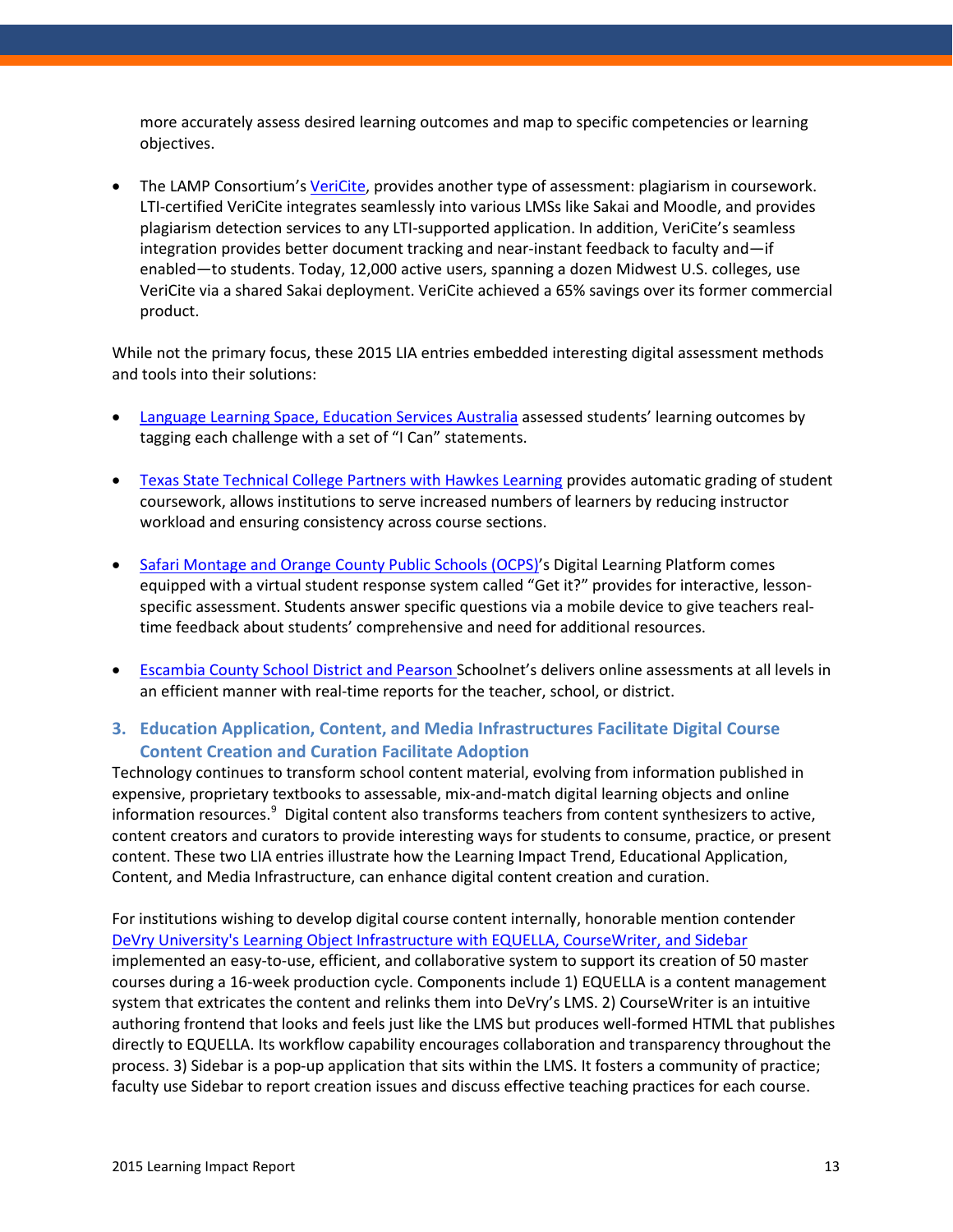Another digital content strategy is open educational resources (OER), which continues to grow in subject breadth, content quality, and worldwide usage.<sup>[10](#page-30-7)</sup> The New Jersey Center for Teaching and Learning [\(CTL\) Progressive Mathematics Initiative® \(PMI\) and Progressive Science Initiative® \(PSI\)](https://www.youtube.com/watch?v=LyVsJ_fz03U&feature=youtu.be) exemplifies this trend. CTL developed free, web-accessible, K-12, national standards-aligned mathematics and science course content and pedagogies to prepare students for STEM-related careers. PSI-PMI's 100,000+ SMART Notebook slides and thousands of supporting documents such as homework assignments, labs, and assessments can replace the need for textbooks. Teachers and students view the material in SMART Notebook or PDF formats; or it can be exported to IMS Global's Common File Format and APIP format for accessibility with interactive whiteboards or assessment systems. CLT reports over 1.5 million PSI-PMI file downloads and 4.2 million page views by 210,000 unique visitors from all 50 states and 180 countries over the last year; and Newark NJ students exhibited significant gains on a state algebra assessment after taking PSI algebra-based physics.

#### **4. Technology Solutions Makes Learning Up Close and Personal**

This theme focuses more directly on the student experience, showcasing ways that 2015 LIA entrants incorporated various Learning Impact Trends to create new learning pathways for students to see, hear, and interact directly with course material.

#### **[Language Learning Space \(LLS\), Education Services Australia](https://www.youtube.com/watch?v=35Fuz9G_GdY&feature=youtu.be)** (Platinum Medal)

**Learning Impact Trend:** Gaming, Simulation, and Immersive Learning

**Issue:** Learning a second language in Australia is challenging. It can be hard to start programs, as qualified and effective teachers are scarce, especially in rural areas. It can be difficult to schedule adequate classroom study and practice time, especially for character-based languages that rely heavily on textbooks. And students may find language study boring.

**Solution:** The Language Learning Space creates exciting and engaging Chinese, Japanese, and Indonesian web-accessible language study programs, using an interactive world of challenges in an immersive "graphic novel" environment to practice language skills in context. Available to all Australian schools at no cost; LLS is aligned with the Australian Curriculum. It combines resources and services into one site. Students navigate through assigned challenges, test their skills, and practice language at school or home; and LLS offers free Skype tutorial service for students to practice with native speakers. The LLS works as a CMS and a LMS, and can be used alongside existing products, and the Language Learning Space Resource Banks are organized around IMS learning object metadata, helping teachers to personalize learning programs. LLS offers single sign-on and is accessible from iPads and mobile phones as well as laptops.

**Learning Impact:** The Australian Federation of Modern Language Teachers Associations (AFMLTA)'s review of LLS in 2013 was overwhelmingly positive. LLS had over 25,000 registered users as of the beginning of March 2015. The rate of uptake over a year for the Chinese site is 146%; the Indonesian site experienced an183% increase in users. Growth of the Japanese site is comparable.

"Teachers involved in the AFMLTA review of the LLS Chinese [site] found it easy to use and navigate. Their students appreciate the engaging and interactive nature of the site." *-- Language Learning Space 2015 LIA Submission*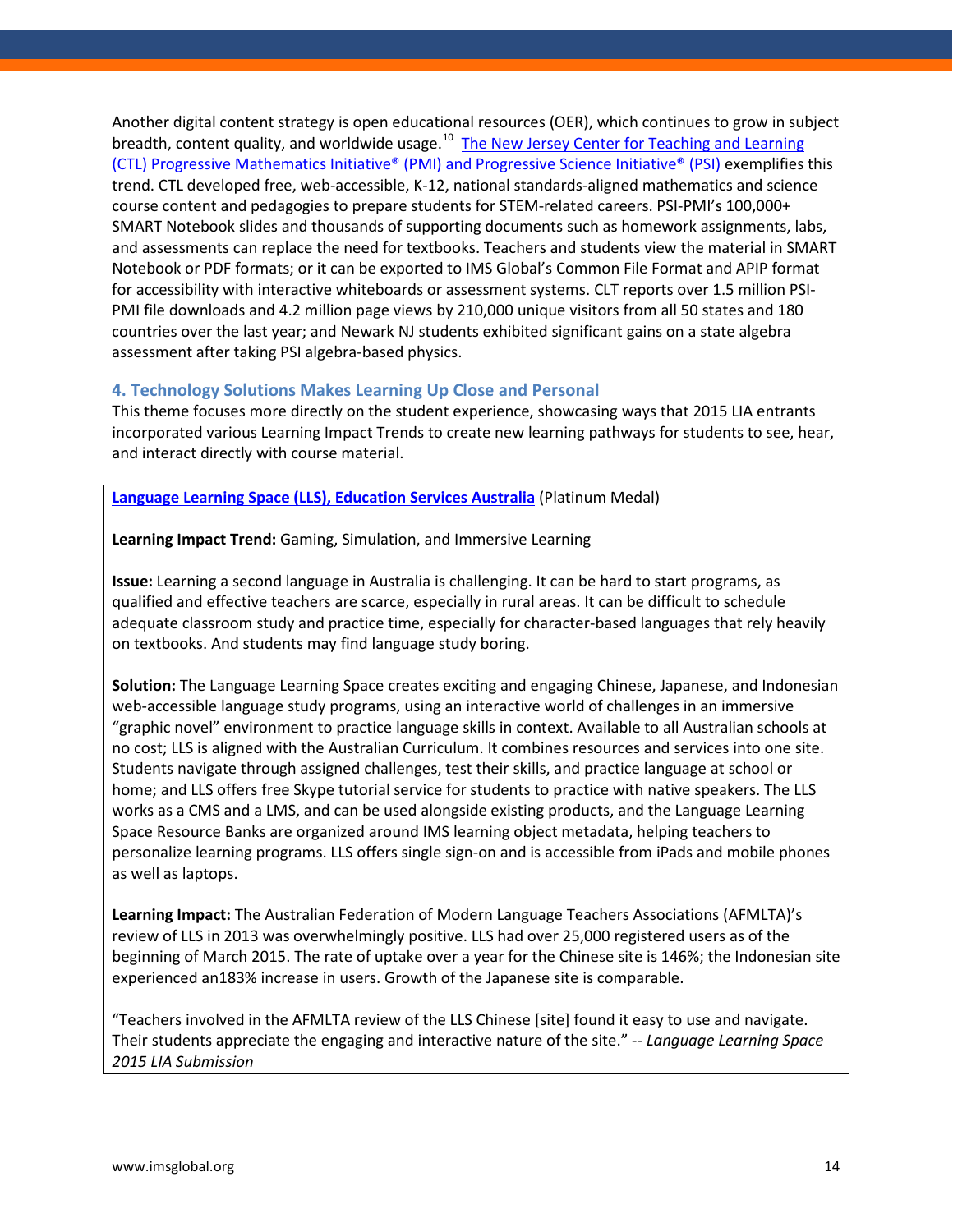**[Makers](https://www.youtube.com/watch?v=crJFtRkCCCo) Empire** (Bronze Medal)

**Learning Impact Trend:** Gaming, Simulation, and Immersive Learning

**Issue:** The U.S. Department of Education reports higher growth in STEM-related jobs than all other occupations through 2020,<sup>[11](#page-30-8)</sup> but promoting difficult STEM subjects to students can be challenging. 3D printing offers a new, innovative way to support STEM curriculums, but it can be complicated to implement.

**Solution:** Makers Empire's solution facilitates classroom adoption of 3D printing. The easy-to-use software and program are designed for all students from the age of 5+. At a very basic level, students can view or print out a fossil or historical monument in 3D; at a more complex level, students can generate theoretical concepts and simulate them in 3 dimensions. Lesson plans aligned to numerous subjects like English, Math, and Science; and Makers Empire provide training resources to help teachers to incorporate 3D printing in their instruction and to understand the learning outcomes. Makers Empire uses standard 3D printing file formats and integrates with two leading 3D printing companies.

**Learning Impact:** Schools from all round the world have adopted Makers Empire. Students in early adopter schools demonstrate 3D printing's learning impact, developing complex design solutions that would normally have been the domain of much older students.

"The learning outcomes, engagement and excitement generated within the school community in their first few classes is both impressive and infectious and educators can immediately see the significant benefits of their investment." *- Makers Empire 2015 LIA Flyer*

Honorable mention entry, [SMART amp at Marietta City Schools,](https://www.youtube.com/watch?v=tdY-UcCqPig) exemplifies LIA's e-Collaboration Learning Impact Trend, helping students to develop soft skills including collaboration, cooperation, creativity and critical thinking. Students discover digital content, answer questions, collaborate on projects, and share ideas via their computing devices. Teachers can customize lesson plans to allow students varying degrees of collaborative access, and monitor their progress continuously. SMART amp is web browser and HTML5 based, requiring no installation or ongoing maintenance, while enabling anywhere/anytime access on virtually any device with a browser. Marietta City Schools piloted SMART amp at one of its schools and is currently evaluating district-wide adoption.

Honorable mention contenders[, University of Wisconsin-Milwaukee's U-Pace Program](https://www.youtube.com/watch?v=xksSbq7p36A) and [Texas State](http://link.brightcove.com/services/player/bcpid1799374646001?bckey=AQ~~,AAAAE2sH_-k~,vce9mL8StXpfr6m6HDn5cLekxP_ErjRA&bctid=4119858042001)  [Technical College \(TSTC\) Waco's Co-requisite Success Program with Hawkes Learning](http://link.brightcove.com/services/player/bcpid1799374646001?bckey=AQ~~,AAAAE2sH_-k~,vce9mL8StXpfr6m6HDn5cLekxP_ErjRA&bctid=4119858042001) showcase the Adaptive Learning, Online Homework, and Formative Assessment Learning Impact Trend through their use of mastery learning to increase student learning outcomes. U-Pace helps raise academically unprepared college students' degree completion rates by building a link between their efforts and positive outcomes. Students progress to new content only after they have mastered the concepts in a module, as evidenced by achieving at least a 90 percent on a corresponding multiple-choice quiz. Over time, students gain a sense of control over their learning, and numerous studies show U-Pace courses support significantly greater academic success. TSTC Waco's Co-requisite College Algebra/Intermediate Algebra course accelerates the developmental math sequence by condensing two levels of math study in one semester. The program integrates qualified students into credit-bearing courses alongside college ready students; Hawkes' use of algorithmically generated questions and mastery-based learning enables the students to be accountable for successfully completing their own work. Since implementation, TSTC Waco has seen a 15% increase in retention rates.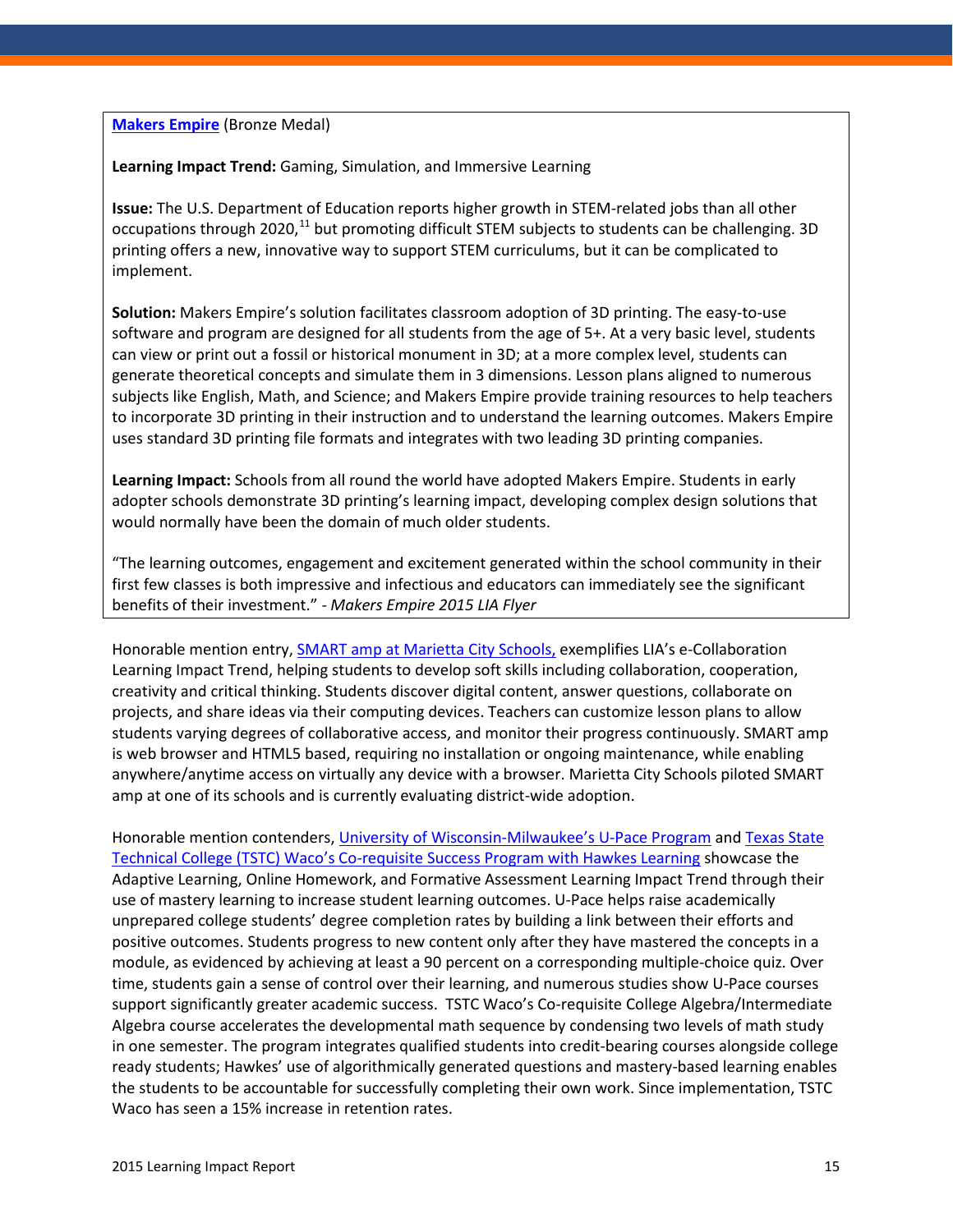#### **5. Technology Enables Accessible Education for All Students**

Several LIA contestant submissions align with the Educational Accessibility and Personalization Learning Impact Trend. For example, bimodal content presentation helped honorable mention contender [ReadSpeaker's Text to Speech and the Virtual High School](https://www.youtube.com/watch?v=NpSggW7SklI&feature=youtu.be) (VHS) make its extensive catalog of online courses multimedia-rich and suitable for all of its 10,000+ students, including struggling readers and those with visual impairments. It gives students the ability to listen to audio version of any written content, while following along with the highlighted text. ReadSpeaker is easy to implement. IMS's LTI specification makes ReadSpeaker Enterprise Highlighting available in learning management systems. Its Software as a Service (SaaS) model simplifies school implementation. ReadSpeaker's speech-enabled content is listened to dozens of millions of times each month in over 50 countries, and in more than 40+ languages. As noted earlier, [Accessible Assessment Items](https://www.youtube.com/watch?v=gntVuFPnl-8&feature=youtu.be) enable the ELPA21 Consortium to assess all their learners similarly, and other contestants document their solution's ways to provide access for all students—e.g., screen reader integration.

### **Technology Planning Recommendations**

All of the 2015 LIA contenders present interesting and innovative technology solutions, whether to enhance the learning technology environment or students' learning experiences. These recommendations provide additional pondering points if considering similar implementations:

#### **1. Building a Learning Ecosystem Involves More than Technology**

It can be so easy to purchase technology for its own sake; new hardware, software, and services are so seductive. But a tech-first approach can lead to all sorts of problems like under-utilized technology, unmet learning goals, or negative feelings about technology in the classroom.<sup>[12](#page-30-9)</sup>

Technology planning must become holistic, involving curriculum framework, learning resources, technology infrastructure, and instructional support.<sup>[13](#page-30-10)</sup> Technology selection should be the outcome of broader considerations: What are the learning challenges? What are desired outcomes? And the answers to these questions require the input of all parties: school administrators, teachers, parents, and students.

As the broader issues become resolved, the next essential step is to understand when and how to use and integrate the right tool in the current learning technology environment.<sup>[14](#page-30-11)</sup> A straightforward checklist includes:

- What resources for which students?
- What teacher supports are needed?
- How do we mitigate the risks that come with these products?
- $\bullet$  How does all this work together?<sup>[15](#page-30-12)</sup>

The final question highlights the importance of interoperability standards: to build cohesive solutions to meet broader educational goals. Without interoperability, the chances of regressing to situations of technology under-utilization, unmet learning goals, or negative technology feelings are likely to increase. 2015 LIA contenders like [Escambia County School District and Pearson](https://www.youtube.com/watch?v=k9W-HSyBkvs&feature=youtu.be) an[d Houston Independent School](https://vimeo.com/121933666)  [District's Itslearning "HUB"](https://vimeo.com/121933666) demonstrated how interoperability helped them meet their broader learning goals.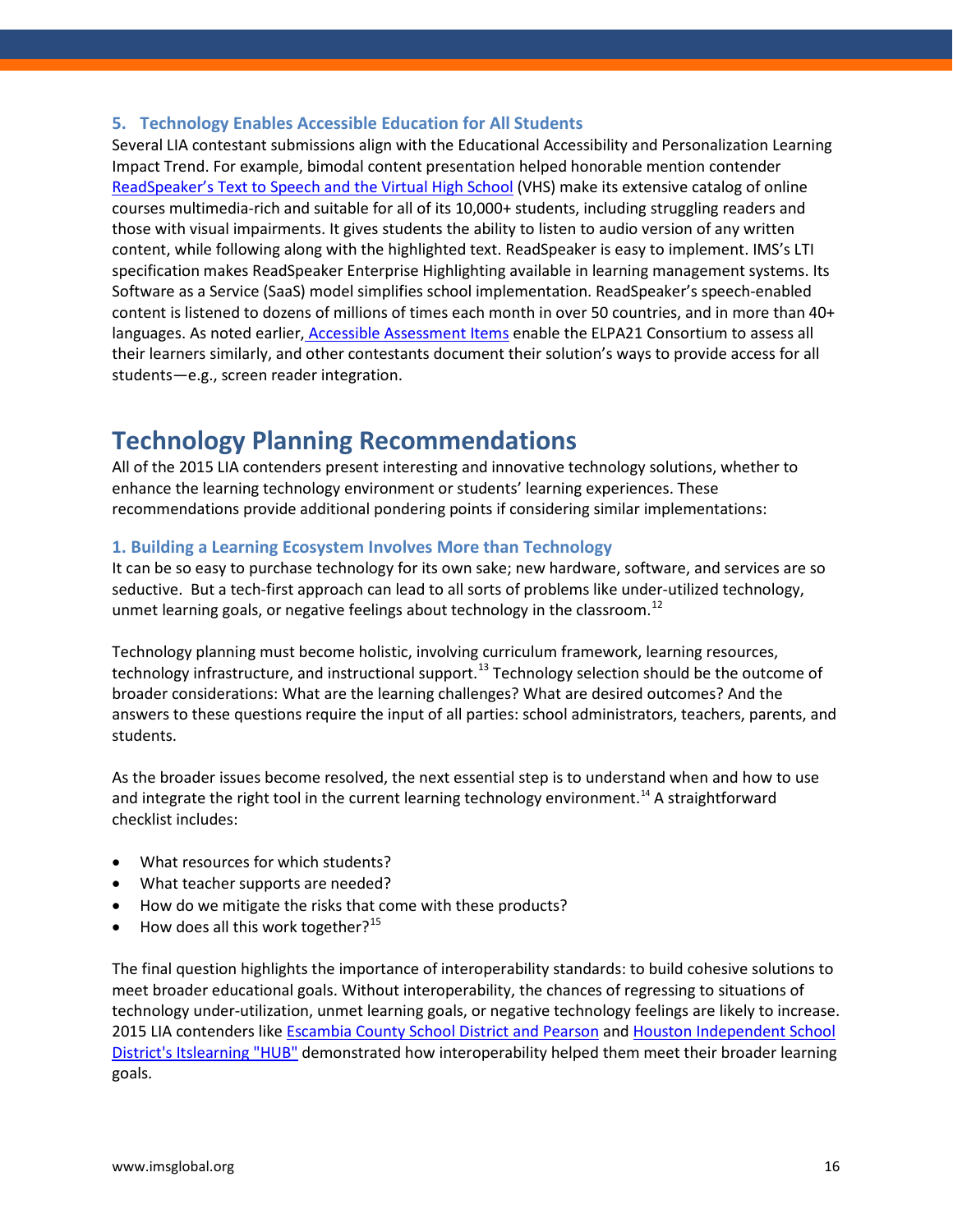#### **2. Strengthen the Curriculum-Learning Technology Connection to Promote Learning Outcomes**

As 2015 LIA entries showed, learning technology can provide engaging and stimulating class experiences. But the tie between curriculum and learning technology is critical, so they work together to support educational goals and student outcomes, as opposed to devoting precious class time in a fun, but unproductive learning activity. 2015 LIA entries offered different ways to strengthen these ties.

- Standards Aligned Solutions: Solutions like [Education Services Australia's Language Learning Space'](https://www.youtube.com/watch?v=35Fuz9G_GdY&feature=youtu.be)s alignment with the Australian Curriculum and [The New Jersey Center for Teaching and Learning' s](https://www.youtube.com/watch?v=LyVsJ_fz03U&feature=youtu.be)  [Progressive Mathematics Initiative® \(PMI\) and Progressive Science Initiative® \(PSI\)](https://www.youtube.com/watch?v=LyVsJ_fz03U&feature=youtu.be) alignment with U.S. Common Core State Standards can help attainment of broader educational goals.
- Curriculum Creation and Calibration: Some entries help districts, schools, and teachers map digital content, lessons, and curriculum to education goals. [SAFARI Montage'](https://www.youtube.com/watch?v=T6dhTEyXqdY&feature=youtu.be)s digital learning objects include metadata such as standards correlations and grade ranges to help identify relevant content to meet course goals<sup>m</sup>School districts can create standards-aligned courses and underlying lessons; reports help administrators evaluate and refine digital curriculum. [Escambia County School District'](https://www.youtube.com/watch?v=k9W-HSyBkvs&feature=youtu.be)s Schoolnet offers similar capabilities; teachers use historical, current formative and summative data to identify how to best deliver specific targeted classroom instruction and remediation. Teachers schedule the appropriate district available resources into their lesson planners.

#### **3. Backend Considerations Facilitate Frontend Usage**

Synthesizing the 2015 LIA contenders creates a solution selection checklist to ensure instructors and learners can focus on learning, not on how the technology works, or is supposed to work.  $^{16}$  $^{16}$  $^{16}$ 

- Interoperability: The core of the 2015 LIA entries, interoperability illustrates how IMS standards enabled the direct integration of digital assessment, digital content, and other learning tools with learning management systems and/or student information systems. A standards-based approach not only facilitates implementation, but also promotes synergistic benefits.
- Ease of Deployment and Access: Cloud-based services and web-access lends itself more easily to deployments across the classroom or around the world. Several 2015 LIA projects, **SMART** amp at [Marietta City Schools](https://www.youtube.com/watch?v=tdY-UcCqPig) or the [TAO, Open Source, QTI-Compliant Assessment Platform](https://www.youtube.com/watch?v=K0jq27SQzWw&feature=youtu.be) can be used on any device or operating system, anywhere/anytime there is an Internet connection, with no installation or ongoing maintenance. Several entries lik[e Education Services Australia's Language](https://www.youtube.com/watch?v=35Fuz9G_GdY&feature=youtu.be)  [Learning Space](https://www.youtube.com/watch?v=35Fuz9G_GdY&feature=youtu.be) and [Texas State Technical College's Co-requisite Success with Hawkes Learning](http://link.brightcove.com/services/player/bcpid1799374646001?bckey=AQ~~,AAAAE2sH_-k~,vce9mL8StXpfr6m6HDn5cLekxP_ErjRA&bctid=4119858042001) use sign single-on to facilitate user access.
- Ease-of-Use: Tools that do not require extensive training help to promote adoption and usage. For example, [Makers Empire](https://www.youtube.com/watch?v=crJFtRkCCCo) designed its 3D printing solution with an easy-to-implement and easy-touse mindset to jumpstart 3D printing adoption in schools. DeVry University's Learning Object [Infrastructure'](https://www.youtube.com/watch?v=hdV1fJik5Uo&feature=youtu.be&list=PLysC4Zd9-FmCLrpNW4dP3RhovGRRpPm95)s responsive templates ensure that faculty don't have to master the content presentation's underlying technology. To encourage usage, ReadSpeaker requires no training, downloads, or specific plugins to listen to online course material; students just "Click & Listen". The same is true for [VeriCite'](https://www.youtube.com/watch?v=Hh4mSVXERMQ&feature=youtu.be); faculty users just check the "Use VeriCite" box when they create an assignment to activate coursework plagiarism scans.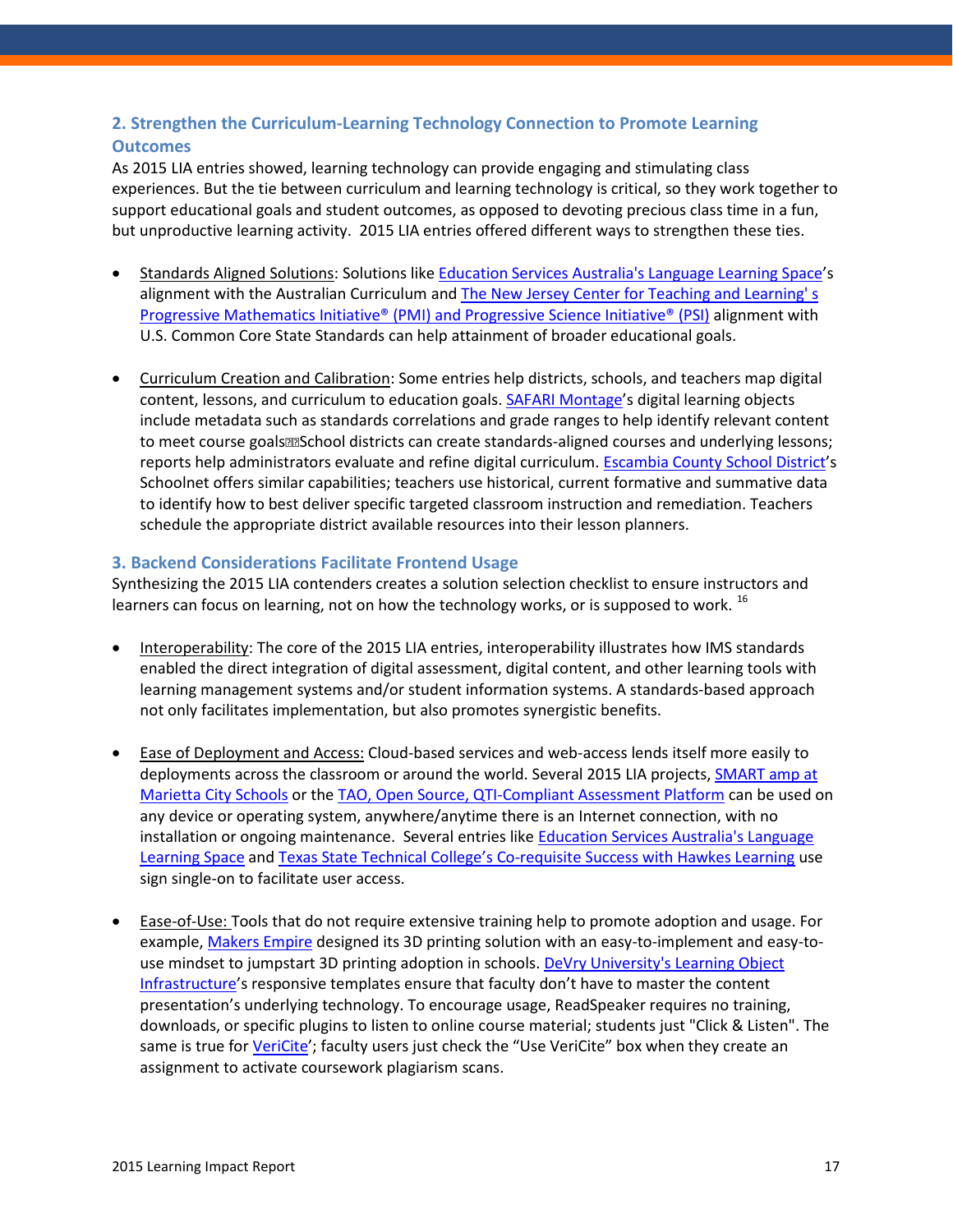### **The 2015 Learning Impact Award Program Evaluators**

**Kris Bickell** University of Bridgeport United States

**Leo Brehm** Newton Public Schools United States

**Stacy Cohen** Framingham State University United States

**Gary Driscoll** Educational Testing Services United States

**Justin Lauzon** Framingham State University United States

**Lisa Mattson** IMS Global Learning Consortium United States

**Carie Ann Potenza** Ellucian United States

**Mindy Ramon** Fulton County Schools United States

**Colin Smythe** IMS Global Learning Consortium England

**Karen Vignare** University of Maryland University College United States

**Stavros Xanthopoylos** Fundacao Getulio Vargas Brazil

**Tsuneo Yamada** Open University of Japan Japan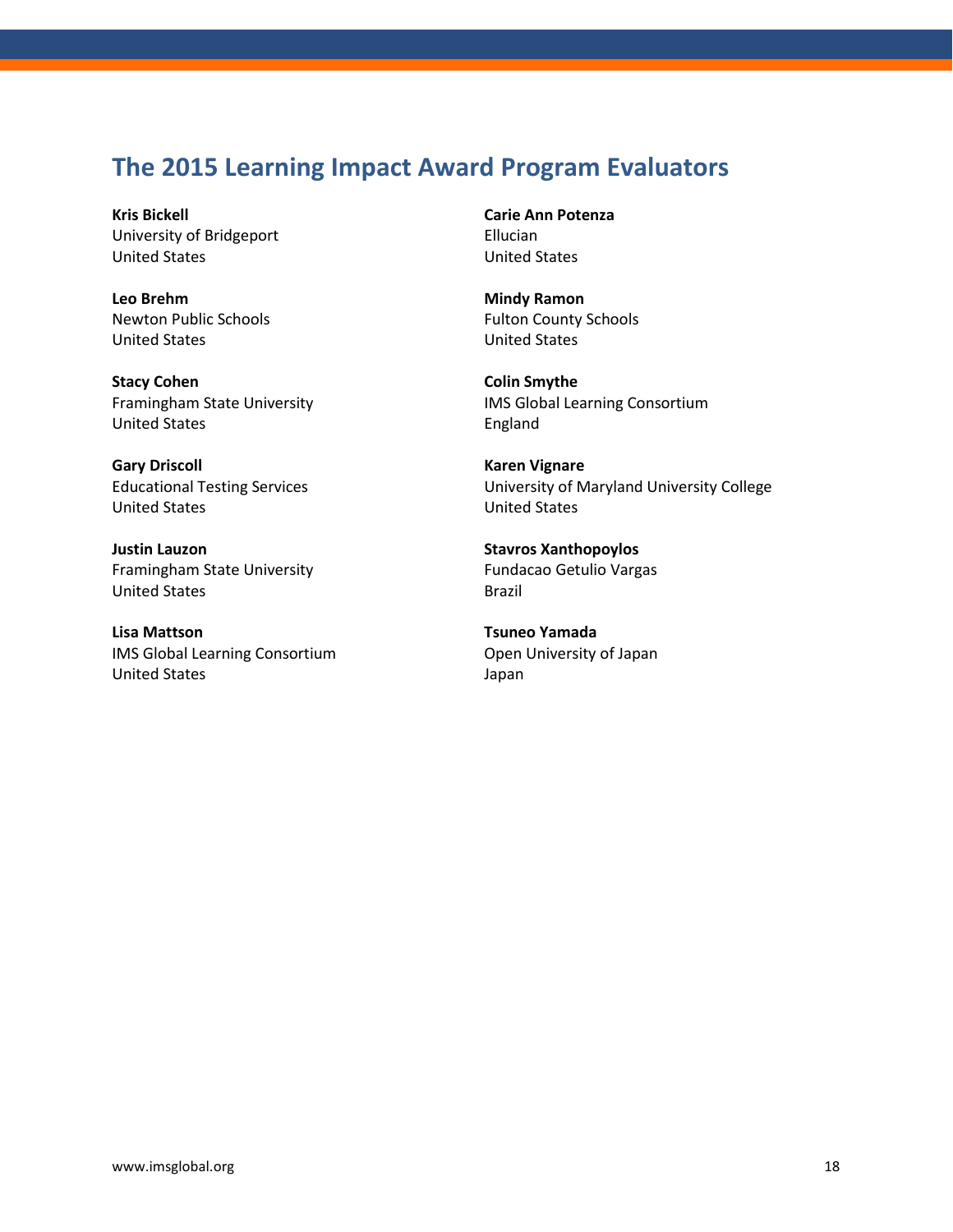### **Appendix A: 2015 LIA Medalist and Honorable Mention Profiles**

#### **TAO - Open Source, QTI-Compliant Assessment Platform, OAT**

**Level:** Established **Organization:** Open Assessment Technologies S.A. (OAT) **Solution:** TAO **Description:** TAO is an Open Source assessment platform that enables test content to be entirely portable, which is crucial as users embrace technologycentric education models.



**Learning Impact Trend Categories:** 1) Assessment Enhancement with Digital Technology; 2) Adaptive Learning, Online Homework, and Formative Assessment

**Additional Resources:** [Web Site,](http://www.taotesting.com/) [Video](https://www.youtube.com/watch?v=K0jq27SQzWw&feature=youtu.be)

#### **Language Learning Space, Education Services Australia**

**Level:** New

**Organization:** Education Services Australia

**Solution:** Language Learning Space

**Description:** Education Services Australia have customized their Language Learning Space to provide students an exciting world of challenges in an immersive "graphic novel" environment to practice Indonesian and Chinese language skills in context.

**Learning Impact Trend Categories:** 1) Gaming, Simulation, and Immersive Learning; 2) Assessment Enhancements with Digital Technology **Additional Resources:** [Web Site,](http://www.esa.edu.au/projects/language-learning-space) [Video](https://www.youtube.com/watch?v=35Fuz9G_GdY&feature=youtu.be)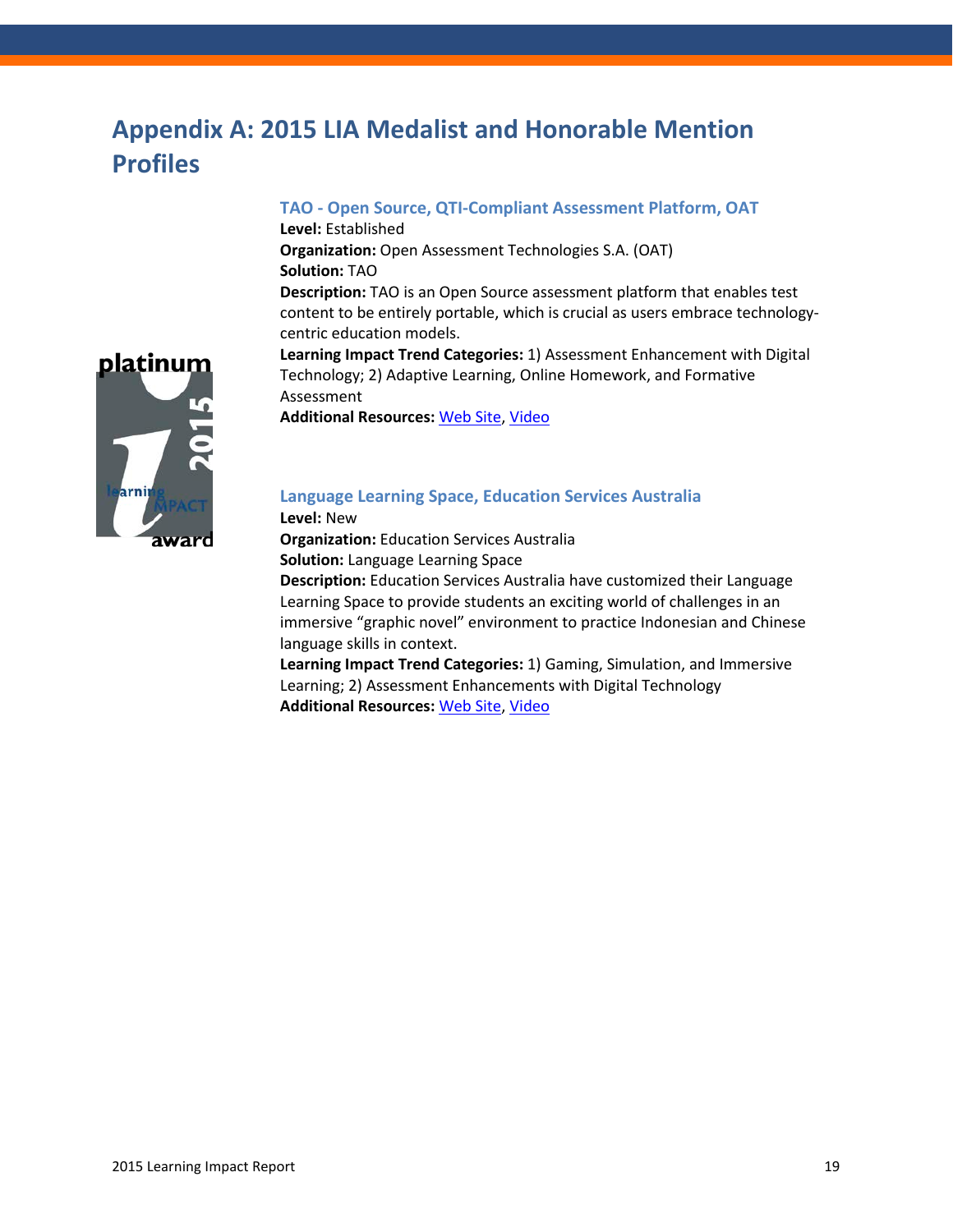#### **Escambia LMS & Content Solution Platform**

**Level:** Established

**Organization:** Pearson

**Solution:** Escambia County School District's Implementation of Schoolnet Instructional Management Suite

**Description:** Escambia County School District selected Pearson's Schoolnet system in spring 2012 to replace inefficient assessment systems and provide synchronized user access, content, and data across the District to support personalized learning.

**Learning Impact Trend Categories:** 1) Integrated Digital Curriculum to Enable Student-Centered Learning; 2) Assessment Enhancements with Digital Technology; 3) Digital Resource, e-Text, Learning App Innovation, and Analytics; **Additional Resources:** [Escambia Web Site,](https://ecsd-fl.schoolloop.com/ims) [Pearson Web Site,](http://www.pearsonschool.com/index.cfm?locator=PS2pWa&PMDBSOLUTIONID=6724&PMDBSITEID=2781&PMDBCATEGORYID=&PMDBSUBSOLUTIONID=&PMDBSUBJECTAREAID=&PMDBSUBCATEGORYID=&PMDbProgramID=106341) [Video](https://www.youtube.com/watch?v=k9W-HSyBkvs&feature=youtu.be)



#### **[Present@ at Universitat Oberta de Catalunya](mailto:Present@%20at%20Universitat%20Oberta%20de%20Catalunya)**

**Level:** New **Organization:** Universitat Oberta de Catalunya **Solution:** Present@ **Description:** The Present@ platform at the Universitat Oberta de Catalunya makes possible the presentation and debate of final degree projects in a virtual learning environment. **Learning Impact Project Categories:** 1) Assessment Enhancement with Digital

Technology 2) Learning Platform Innovation **Additional Resources:** [Website](http://www.uoc.edu/portal/en/)**,** [Video](https://youtu.be/QwjkMnFAyKA)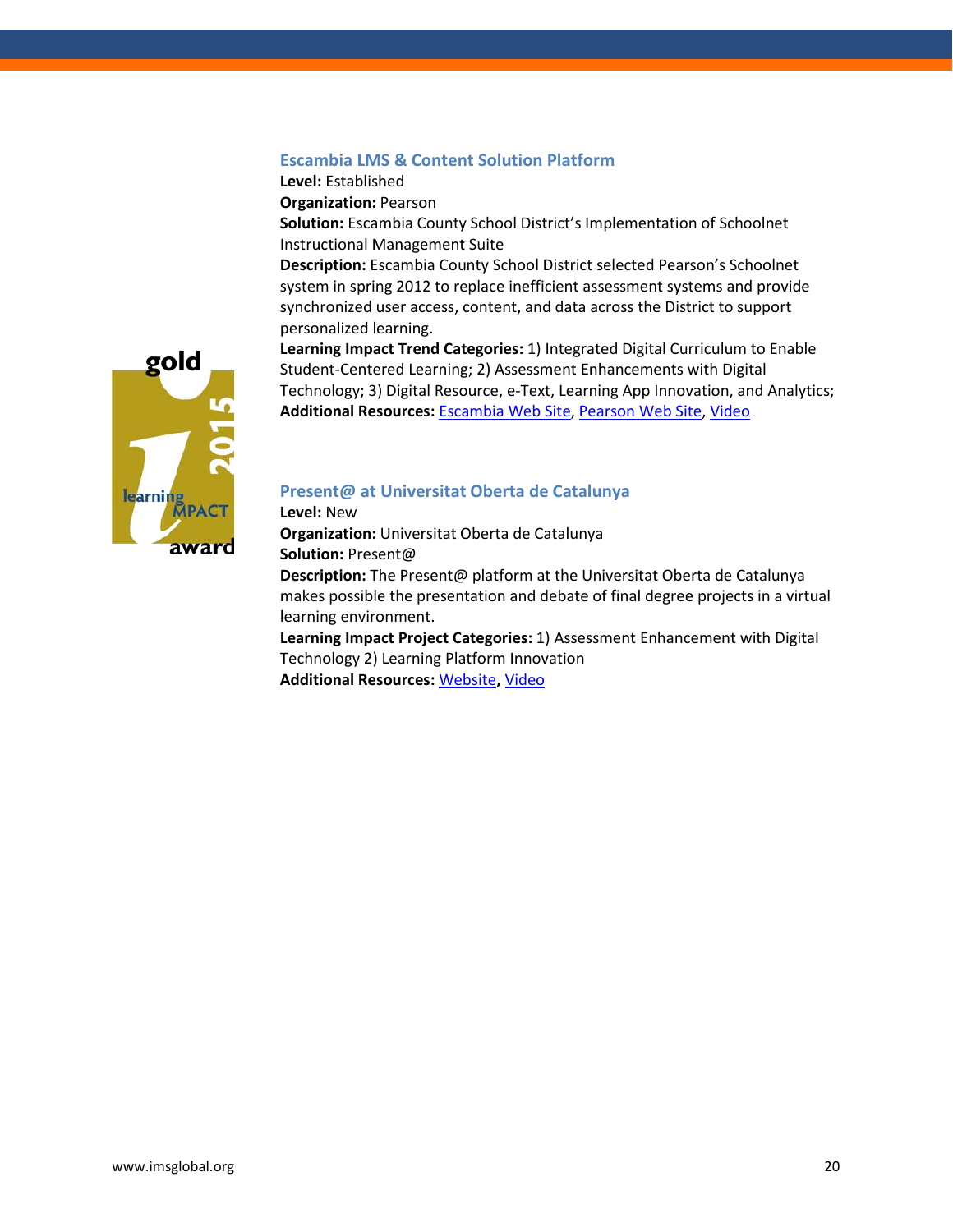#### **Accessible Assessment Items for ELPA21 Consortium**

**Level:** Established **Organization:** Educational Testing Service (ETS)

**Solution:** English Language Proficiency Assessment for the 21<sup>st</sup> Century (ELPA21) **Description:** ETS developed new content authoring tools within an existing item bank, including accessible content structured within assessment items for ELPA21.

**Learning Impact Trend Categories:** 1) Assessment Enhancement with Digital Technology; 2) Education Accessibility and Personalization **Additional Resources:** [Web Site,](http://www.elpa21.org/assessment-system/sample-items) [Video](https://youtu.be/gntVuFPnl-8)



#### **itslearning/"HUB" at Houston Independent School District**

**Level:** New

**Organization:** itslearning

**Solution:** Houston Independent School District Implementation of the itslearning learning platform.

**Description:** Houston ISD implemented a digital teaching and learning platform, the "HUB", to enable the delivery of digital content aligned to standards and assessment of student learning.

**Learning Impact Trend Categories:** 1) Integrated Digital Curriculum to Enable Student-Centered Learning; 2) Learning Platform Innovation  **Additional Resources:** [Web Site,](http://www.houstonisd.org/hubinfo) [Video](https://vimeo.com/121933666)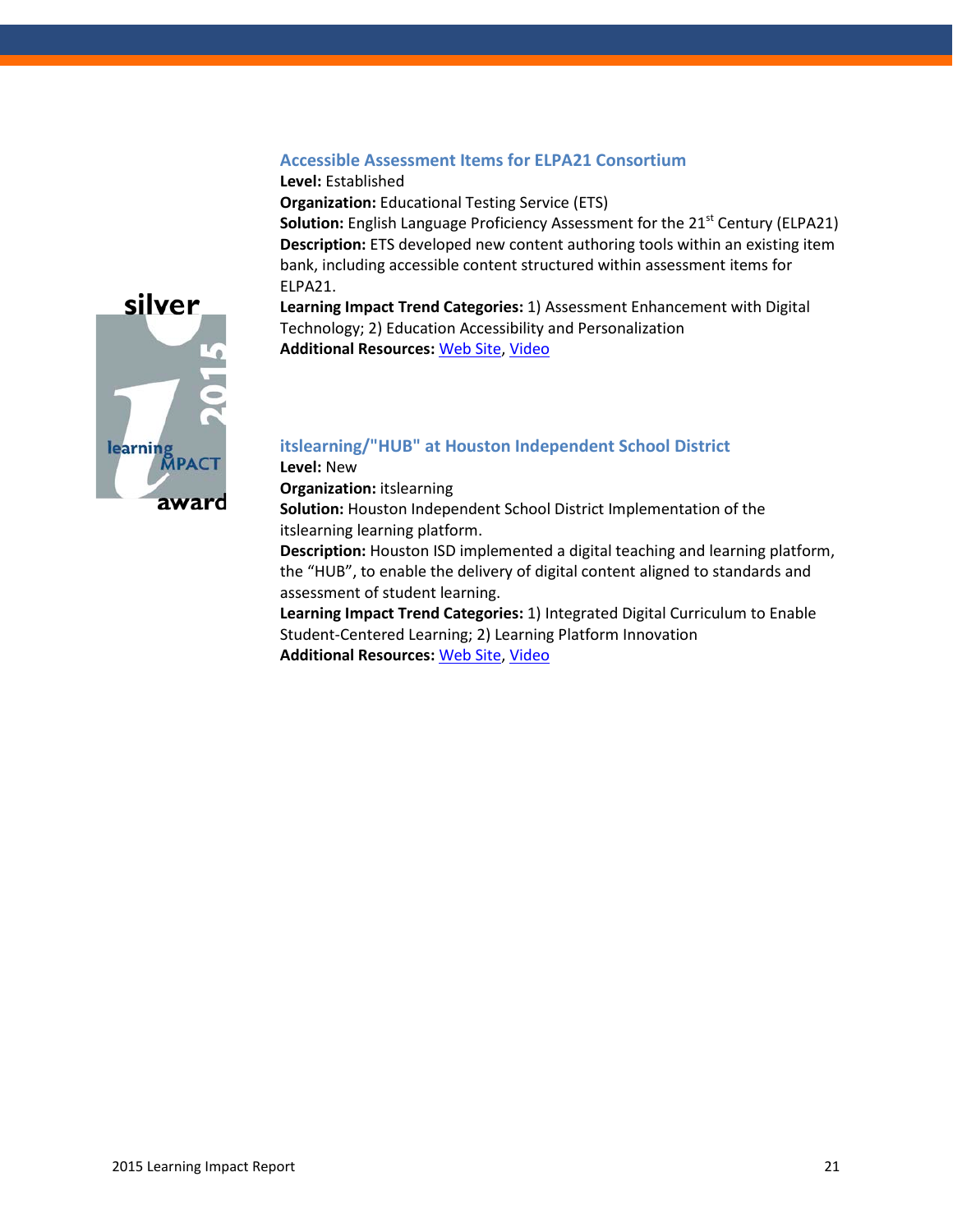#### **An Effective K-12 Digital Learning System Supported by Interoperability Standards**

**Level:** Established

**Organization:** SAFARI Montage

**Solution:** Orange County Public Schools' implementation of SAFARI Digital Learning Platform

**Description:** The SAFARI Montage Digital Learning Platform (DCP) allows OCPS teachers to perform a federated search of a wide array of learning materials to support personalized instruction.

**Learning Impact Trend Categories:** 1) Integrated Digital Curriculum to Enable Student-Centered Learning; 2) Assessment Enhancements w/ Digital Technology **Additional Resources:** [Web Site,](http://www.safarimontage.com/solutions/digital-learning-platform.aspx) [Video](https://www.youtube.com/watch?v=T6dhTEyXqdY&feature=youtu.be)



#### **Makers Empire - Bringing 3D Printing to Primary Schools Around the World**

**Level:** New

**Organization:** Makers Empire

**Solution:** Makers Empire

**Description:** The Makers Empire Learning Program provides teachers everything needed to start 3D printing with students as young as age 5.

**Learning Impact Trend Category:** 1) Gaming, Simulation and Immersive Learning **Additional Resources:** [Web Site,](https://www.makersempire.com/) [Video](https://www.youtube.com/watch?v=crJFtRkCCCo)

#### **Honorable Mentions**

The following projects were submitted and selected as finalists in the 2015 LIA competition.

#### **Adaptive Learning, Online Homework and Formative Assessment**

- University of Wisconsin-Milwaukee's U-Pace Program: Greater Academic Success for All [Video](https://www.youtube.com/watch?v=xksSbq7p36A)
- Texas State Technical College Partners with Hawkes Learning for Co-requisite Success [Video](http://link.brightcove.com/services/player/bcpid1799374646001?bckey=AQ~~,AAAAE2sH_-k~,vce9mL8StXpfr6m6HDn5cLekxP_ErjRA&bctid=4119858042001)



#### **Assessment Enhancements with Digital Technology**

• VeriCite Helps LAMP Consortium Identify Plagiarized Text - [Video](https://www.youtube.com/watch?v=Hh4mSVXERMQ&feature=youtu.be)

#### **The University e-Collaboration Learning**

• SMART amp at Marietta City Schools is the 'Glue' that Connects Classroom Devices - [Video](https://www.youtube.com/watch?v=tdY-UcCqPig)

#### **Education Accessibility and Personalization**

- ReadSpeaker's Text to Speech and the Virtual High School [Video](https://www.youtube.com/watch?v=NpSggW7SklI&feature=youtu.be)
- of Michigan and Qualtrics LTI Integration Support Rich Academic Assessment [Video](https://www.youtube.com/watch?v=xDmE2YM9_Yo&feature=youtu.be)

#### **Educational Application, Content, and Media Infrastructure**

- DeVry's Learning Object Infrastructure with EQUELLA, CourseWriter, and Sidebar [Video](https://www.youtube.com/watch?v=hdV1fJik5Uo&feature=youtu.be&list=PLysC4Zd9-FmCLrpNW4dP3RhovGRRpPm95)
- The New Jersey Center for Teaching and Learning Progressive Mathematics Initiative® and Progressive Science Initiative® - [Video](https://www.youtube.com/watch?v=LyVsJ_fz03U&feature=youtu.be)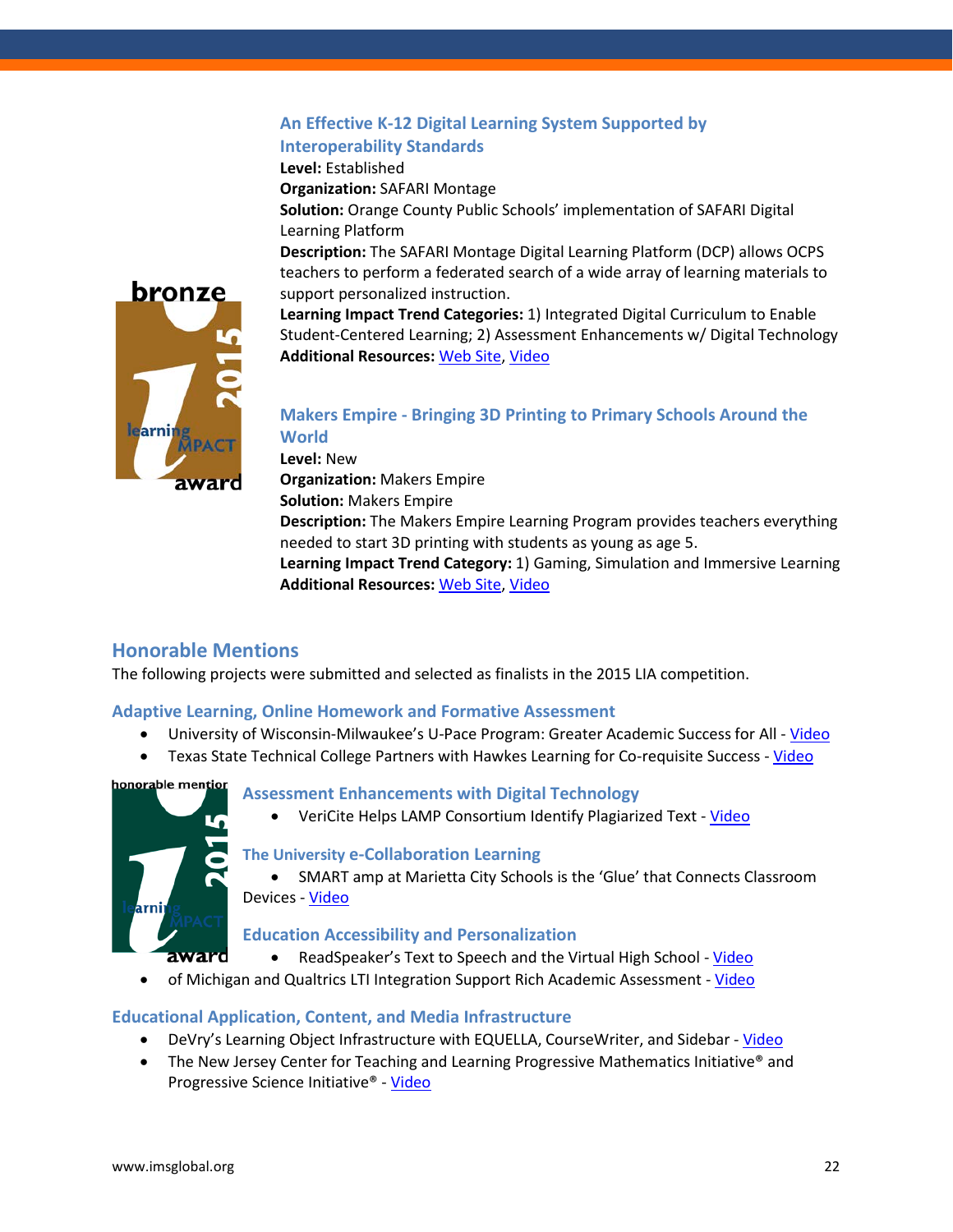# **Appendix B: Detail Learning Impact Criteria and Rubrics**

| <b>Access</b>                            | Provides greater access to proven quality learning approaches<br>$\bullet$<br>Enables serving significantly more learners from currently served populations<br>Enables serving new populations of learners<br>Provides greater convenience<br>Enables lifelong learning<br>٠                                                                                                                                                                                                                                        |
|------------------------------------------|---------------------------------------------------------------------------------------------------------------------------------------------------------------------------------------------------------------------------------------------------------------------------------------------------------------------------------------------------------------------------------------------------------------------------------------------------------------------------------------------------------------------|
| <b>Adoption</b>                          | Has achieved mainstream instructor use<br>$\bullet$<br>Provides large-scale mission critical 24/7 support<br>Supports institution-wide usage<br>Supports statewide, countrywide, or global usage<br>One of the largest deployments of its kind in terms of learners served                                                                                                                                                                                                                                          |
| <b>Accountability</b>                    | Clarifies or helps develop the specifics of accountability<br>٠<br>Achieves significant cost savings versus prior solution<br>Achieves improvement in retention or graduation rates<br>Provides analytics to understand program and/or institutional performance<br>Enables comparison across institutions/organizations                                                                                                                                                                                            |
| <b>Affordability</b>                     | Enables improved learner efficiency<br>٠<br>Enables improved instructor efficiency<br>Achieves cost reduction that is passed on to learners<br>Provides education to significant number of disadvantaged learners<br>Saves substantial travel time and cost<br>٠                                                                                                                                                                                                                                                    |
| <b>Quality</b>                           | Enables clarity of learning outcomes<br>$\bullet$<br>Improves results in mastery of subject as measured by assessments<br>Enhance effectiveness of pedagogy or learner engagement<br>Enhances self-directed learning, critical thinking or metacognitive skills<br>Enables integrated assessment or better assessment of student learning<br>٠                                                                                                                                                                      |
| <b>Organizational</b><br><b>Learning</b> | Supports development of key competencies<br>٠<br>Supports assessment of key competencies<br>Enables planning or management of competency development<br>Enables more efficient sharing of best practices<br>Provides a distinctive organizational learning advantage                                                                                                                                                                                                                                                |
| <b>Interoperability</b>                  | Utilizes open standards for data, content, or services<br>$\bullet$<br>Shares data, content, or services seamlessly with other applications at minimal cost<br>Combines products from multiple vendors that share data, content, or services<br>Enabled and caused feedback into the standards process to improve future standards<br>Has been included in IMS Global test fest events                                                                                                                              |
| <b>Innovation</b>                        | Shares data, content, or services seamlessly with other applications at minimal cost<br>$\bullet$<br>Achieves a superior realization of other prior products or services of its kind<br>Clear potential to establish a new category of learning application<br>Incorporates a scientific breakthrough promising enhanced learning<br>Represents a radical improvement in access, affordability, or quality of education<br>Provides seamless way to include new functionality, requiring little or no training<br>٠ |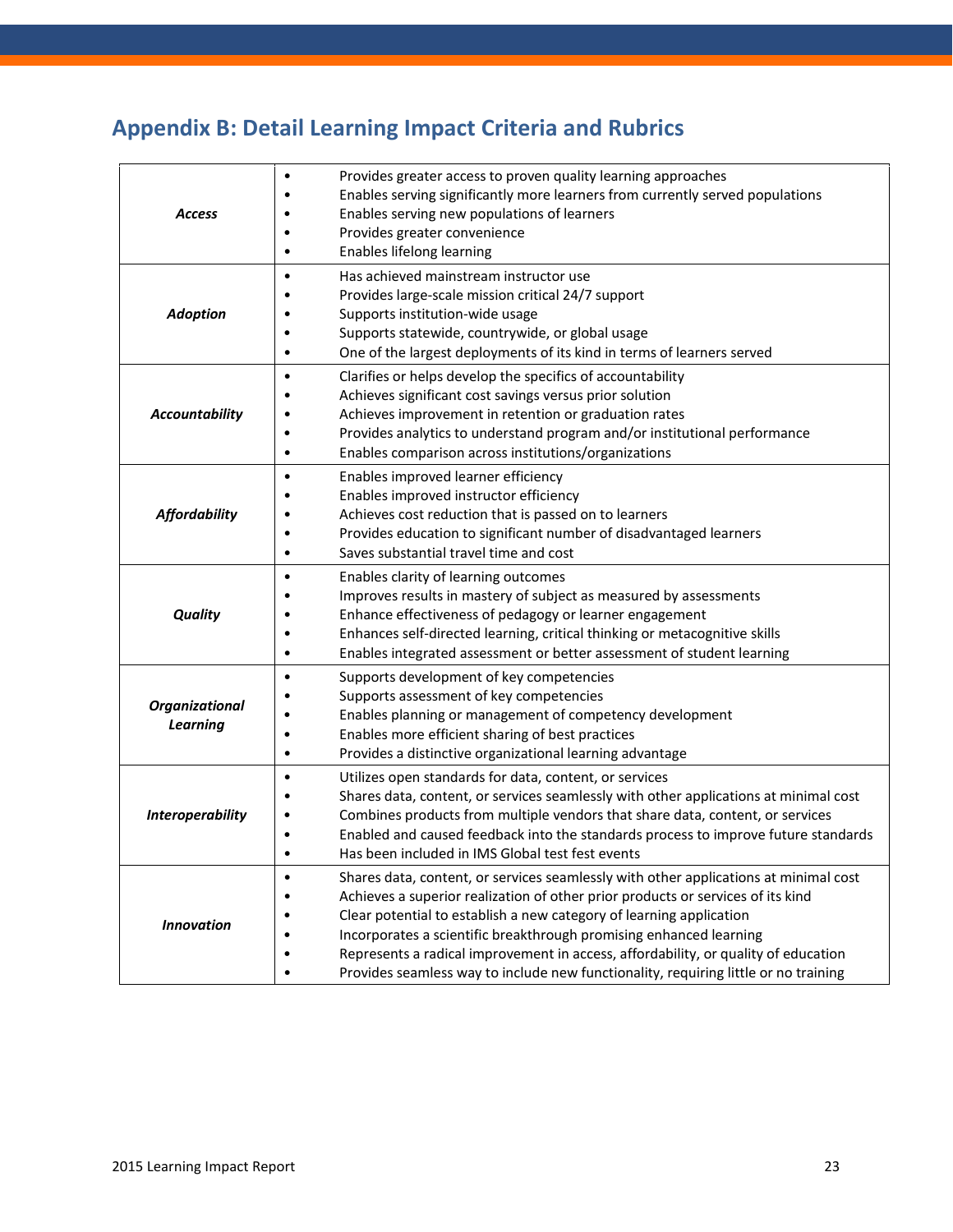## **Appendix C – Learning Impact Medal Winners by Project Categories from 2007 – 2015**

| <b>Technology Project</b><br><b>Categories</b>                                                                                                                                                                                                                                                                                                                        | <b>Established</b><br><b>Technology Initiatives With Proven</b><br><b>Learning Impact</b>                                                                                                                                                                                                                                                                                                                                                                                                                                                                                                                                                         | <b>Emerging</b><br><b>Technology Initiatives with Learning</b><br><b>Impact Potential</b>                                                                                                                                                                                                                                                                                                                                                                                                                                                                                                           |
|-----------------------------------------------------------------------------------------------------------------------------------------------------------------------------------------------------------------------------------------------------------------------------------------------------------------------------------------------------------------------|---------------------------------------------------------------------------------------------------------------------------------------------------------------------------------------------------------------------------------------------------------------------------------------------------------------------------------------------------------------------------------------------------------------------------------------------------------------------------------------------------------------------------------------------------------------------------------------------------------------------------------------------------|-----------------------------------------------------------------------------------------------------------------------------------------------------------------------------------------------------------------------------------------------------------------------------------------------------------------------------------------------------------------------------------------------------------------------------------------------------------------------------------------------------------------------------------------------------------------------------------------------------|
| Digital Resource, e-Text, Learning<br>App Innovation, and Analytics<br>Innovative learning resources, tools<br>and applications aimed at improving<br>access, affordability and quality of<br>education, including data gathering to<br>measure student engagement,<br>progress towards desired outcomes,<br>program effectiveness and usage of<br>digital resources. | <b>Digital Content for Digital Textbook and</b><br><b>Viewer</b><br>2013 Platinum - Info<br><b>Improving Access, Affordability</b><br>and Quality of Student Course<br><b>Materials at Indiana University</b><br>2013 Gold - Info<br>The Progress Science and Mathematics<br>Initiatives at the New Jersey Center for<br><b>Teaching and Learning</b><br>2011 Gold - Info<br>SigonMedia and i-Scream Digital e-<br><b>Curriculum Library for Educators in</b><br><b>Korea</b><br>2010 Platinum - Info                                                                                                                                             | <b>SpeakApps at the Universitat</b><br>Oberta de Catalunya<br>2014 Silver - Info<br><b>Using Data to Transform</b><br><b>Teaching, Learning and</b><br><b>Institutional Accountability</b><br>2013 Platinum - Info<br><b>Cengage Learning MindLinks</b><br>2012 Gold - Info<br><b>APUS Online Course Guides Initiative:</b><br>A University Alternative to Textbooks<br>2012 Gold - Info<br><b>Open Learning for Science</b><br><b>Education - The Richness of</b><br><b>European Science Centres and</b><br><b>Museums Connected to Users and</b><br><b>Learners Worldwide</b><br>2011 Silver-Info |
| <b>Educational Application, Content,</b><br>and Media Infrastructure<br>Technology infrastructure for enabling<br>efficiencies in content development,<br>searching, delivery and mobile devices.                                                                                                                                                                     | <b>Digital Media Services in Chicago Public</b><br><b>Schools</b><br>2012 Gold - Info<br><b>Turbocharging Florida Virtual</b><br><b>School's Content with Octane(TM)</b><br>from Ucompass.com, Inc.<br>2011 Platinum - Info<br>Using eXact LCMS at the UKS NHS<br>2011 Platinum - Info<br><b>Building Cegos Management Skills</b><br>Catalogue using Giunti Labs' Learn<br>eXact LCMS<br>2009 Gold - Info<br><b>TELOS Learning Design Visual Scenario</b><br><b>Editor and Play</b><br>2009 Silver - Info<br>Learn eXact at Volkswagen Group<br>2008 Platinum - Info<br><b>HarvestRoad Hive and the Resource</b><br>List Management System at the | <b>Xerte Online Toolkit for Developing</b><br>eLearning Materials at the<br><b>University of Nottingham 2010</b><br>Platinum - Info<br>I(4) Excellence (Independence,<br><b>Instructional Integrity &amp;</b><br><b>Interoperability) Content</b><br><b>Authoring System - DeVry</b><br><b>University, The Learning Edge</b><br><b>North America (TLENA) and</b><br><b>Pearson</b><br>$2010$ Gold - Info<br>eLesson Mark-up Language (ELML):<br><b>Understanding the eLearning</b><br><b>Content Creation Tool of the</b><br><b>University of Zurich</b><br>2010 Gold - Info                        |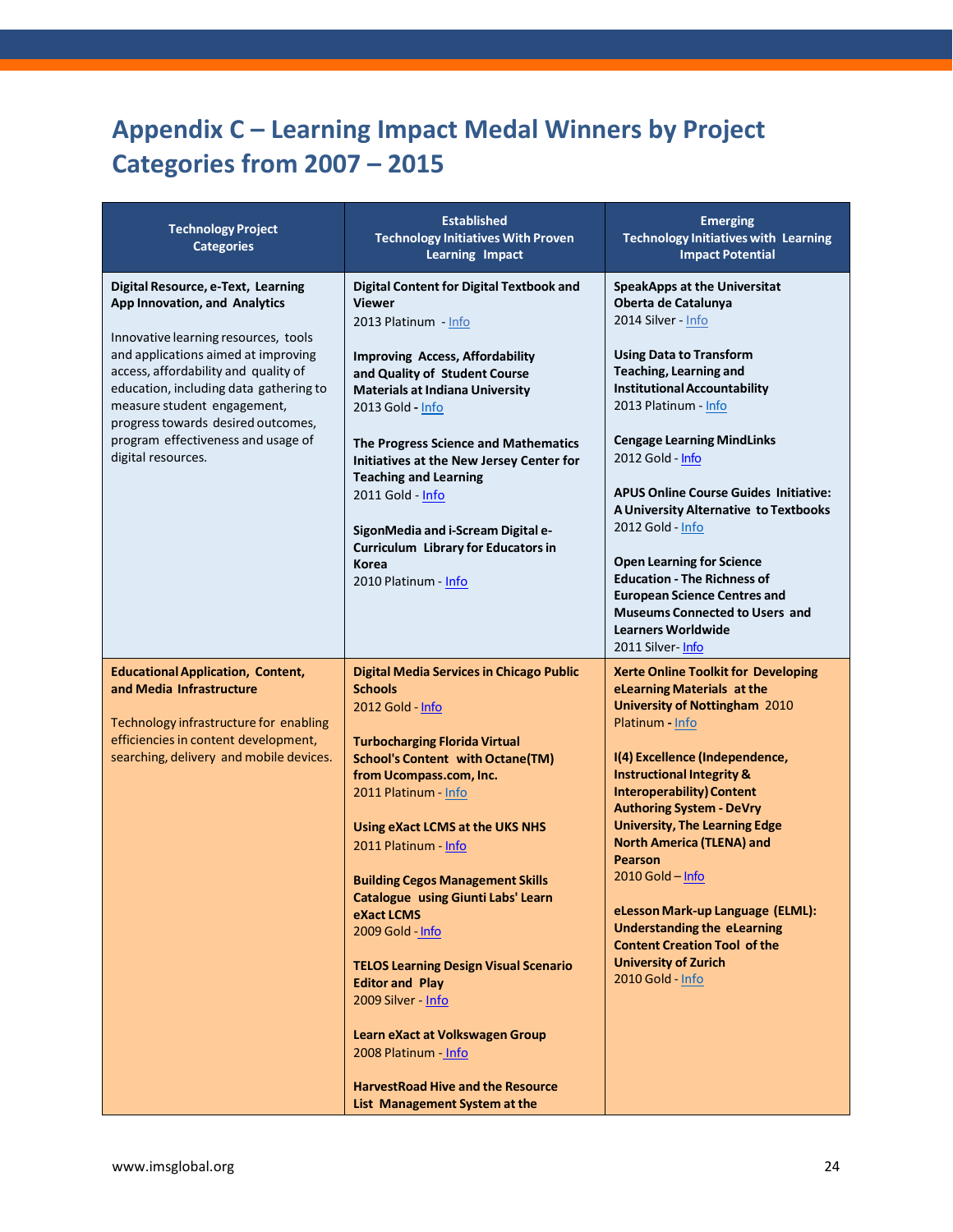| <b>Technology Project</b><br><b>Categories</b>                                                                                                                                                                                                      | <b>Established</b><br><b>Technology Initiatives With Proven</b><br><b>Learning Impact</b>                                                                                                                                                                                                                                                                                                                                                                                                                                                                                                                                             | <b>Emerging</b><br><b>Technology Initiatives with Learning</b><br><b>Impact Potential</b>                                                                                                                                                                                                                    |
|-----------------------------------------------------------------------------------------------------------------------------------------------------------------------------------------------------------------------------------------------------|---------------------------------------------------------------------------------------------------------------------------------------------------------------------------------------------------------------------------------------------------------------------------------------------------------------------------------------------------------------------------------------------------------------------------------------------------------------------------------------------------------------------------------------------------------------------------------------------------------------------------------------|--------------------------------------------------------------------------------------------------------------------------------------------------------------------------------------------------------------------------------------------------------------------------------------------------------------|
|                                                                                                                                                                                                                                                     | <b>University of Western Australia</b><br>2007 Gold - Info<br><b>Using Giunti Labs learn eXact LCMS at</b><br>the UK NHS and Royal College of<br><b>Radiologists R-ITI Project</b><br>2007 Silver - Info<br><b>Wimba's Course Genie: An</b><br><b>Authoring Tool for Common</b><br><b>Cartridge at Langside College</b><br>2007 Bronze - Info<br><b>Articulate at Jefferson County Public</b><br><b>Schools</b><br>2007 Bronze - Info                                                                                                                                                                                                 |                                                                                                                                                                                                                                                                                                              |
| <b>Adaptive Learning, Online</b><br><b>Homework, and Formative</b><br><b>Assessment</b><br>Providing students self-paced learning,<br>feedback, and adaption while<br>providing the teacher with information<br>on individualized student progress. | <b>Math Students Find Success with</b><br>Hawkes Mastery- Based Software 2013<br>Gold - Info<br><b>Fairfax County Public Schools</b><br>Electronic Curriculum, Assessment,<br>Resource Tool (eCART) 2010 Gold -<br><b>Info</b><br><b>Mobile Assessment and Online</b><br>Recognition using QTI solutions at<br><b>Tasmanian Polytechnic and Skills</b><br>Institute - 2010 Gold - Info<br>MyMathLab at University of Alabama<br>Platinum 2009 - Info<br><b>ETS Criterion Online Writing Evaluation</b><br>Services at Farragut High School<br>Platinum 2007 - Info<br>Respondus 3.5 and University of Alberta -<br>2007 Silver - Demo | <b>Adaptive eLearning Platform by</b><br><b>Smart Sparrow and University of</b><br><b>New South Wales</b><br>2013 Silver - Info                                                                                                                                                                              |
| <b>Gaming, Simulation, and</b><br><b>Immersive Learning</b><br>Applications that give students and<br>teachers opportunities to participate in<br>effective experiential learning that is<br>better than traditional alternatives.                  | Jericho: Breaking Down the Barriers of<br><b>Vocational Career Choices and</b><br><b>Workplace Assessment</b><br>2011 Bronze - Info                                                                                                                                                                                                                                                                                                                                                                                                                                                                                                   | <b>Language Learning Space,</b><br><b>Education Australia</b><br>2015 Platinum - Info<br><b>Makers Empire - Bringing 3D</b><br><b>Printing to Primary Schools</b><br><b>Around the World</b><br>2015 Bronze $-$ Info<br><b>Broadband-Enabled Traineeships</b><br>in Interactive Design<br>2014 Silver - Info |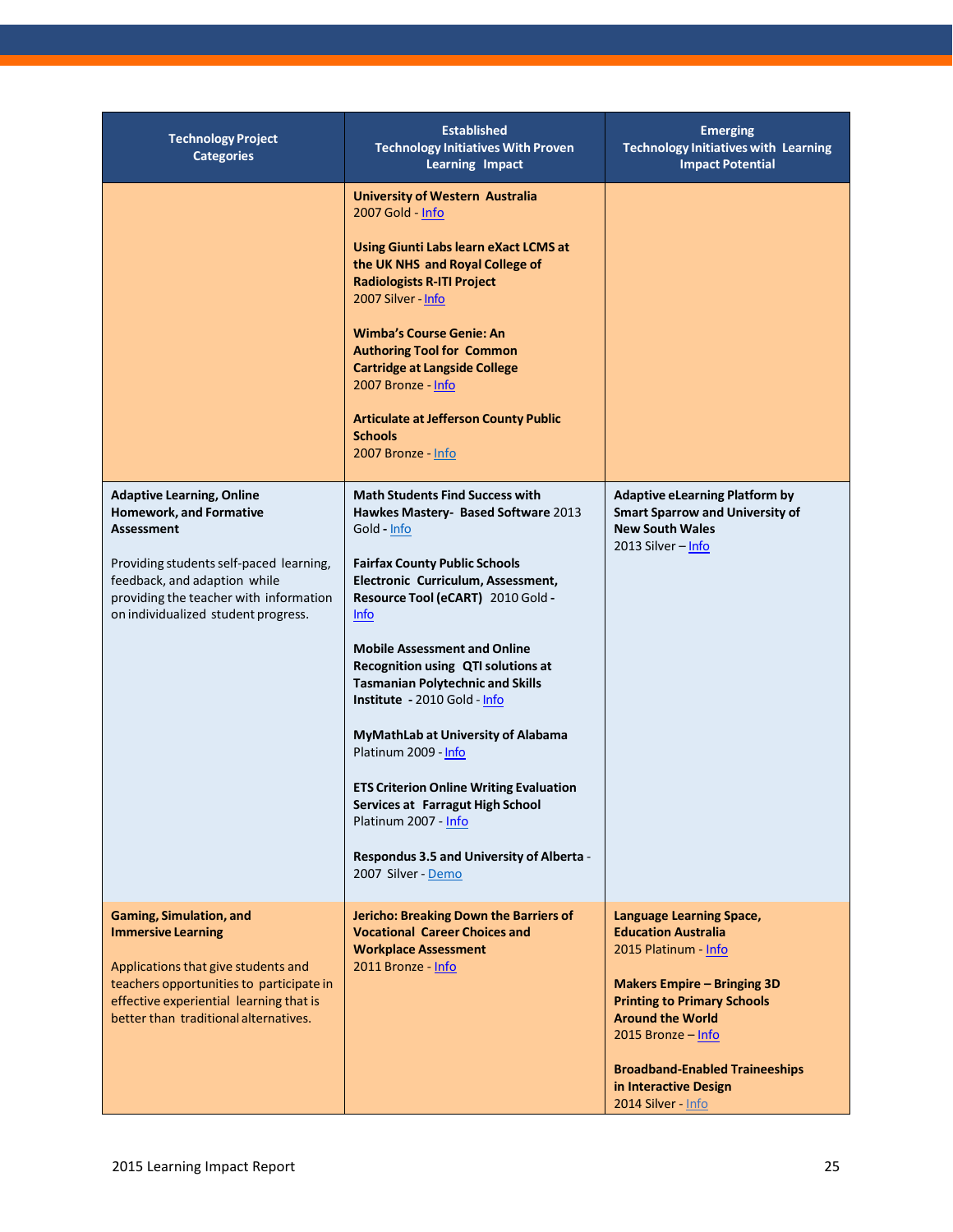| <b>Technology Project</b><br><b>Categories</b>                                                                                                                                                                                                       | <b>Established</b><br><b>Technology Initiatives With Proven</b><br><b>Learning Impact</b>                                                                                                                                                                                                                                                                                                                                                                                                                     | <b>Emerging</b><br><b>Technology Initiatives with Learning</b><br><b>Impact Potential</b>                                                                                                                                                                                                                                                                                                                                                                                                                                                                                                                            |
|------------------------------------------------------------------------------------------------------------------------------------------------------------------------------------------------------------------------------------------------------|---------------------------------------------------------------------------------------------------------------------------------------------------------------------------------------------------------------------------------------------------------------------------------------------------------------------------------------------------------------------------------------------------------------------------------------------------------------------------------------------------------------|----------------------------------------------------------------------------------------------------------------------------------------------------------------------------------------------------------------------------------------------------------------------------------------------------------------------------------------------------------------------------------------------------------------------------------------------------------------------------------------------------------------------------------------------------------------------------------------------------------------------|
|                                                                                                                                                                                                                                                      |                                                                                                                                                                                                                                                                                                                                                                                                                                                                                                               | <b>Victoria University Serious</b><br><b>Games for Training</b><br>2013 Gold - Info<br><b>Diving Supervisor and Chamber</b><br><b>Supervisor Training Simulator 2011</b><br>Platinum - Info<br><b>Game-Based Learning for Core</b><br><b>Academics at Florida Virtual School</b><br>2010 Gold - Info<br><b>GetsmART in Ngee Ann</b><br><b>Secondary School - Ngee Ann</b><br><b>Secondary School</b><br>2010 Bronze - Info                                                                                                                                                                                           |
| <b>Learning Platform Innovation</b><br>Innovative architectures and software<br>platforms for managing the creation<br>and delivery of learning experiences,<br>including personalization, accessibility<br>and mobility.                            | <b>FASTEL (For All Students &amp;</b><br>Teachers in the E- Learning space)<br>2011 Bronze - Info<br><b>LAMS</b><br>2009 Gold - Info<br>MyWay: Usable and Accessible Made<br>to Measure Learning Materials<br>2008 Gold - Info<br>A Tutor: Accessible, Adaptive, Online<br>Learning -<br>2008 Gold - Info<br><b>Open Source Virtual Learning</b><br><b>Environment and eLearning</b><br><b>Network</b><br>2008 Silver - Info<br><b>Learning Environment by Network</b><br><b>Services</b><br>2008 Silver-Info | McGraw-Hill Education /<br><b>Blackboard Building Block v2.2</b><br>at Southern New Hampshire<br><b>University</b><br>2014 Gold - Info<br><b>Improving Teacher Efficacy and</b><br><b>Student Learning One Camera at a</b><br><b>Time</b><br>2014 Gold - Info<br><b>Learning Cell Knowledge Community</b><br>2014 Bronze - Info<br><b>GoClass Extended Classroom</b><br><b>Teaching Platform for Connected</b><br><b>Learners</b><br>2012 Platinum – Info<br><b>Integrating AccessForAll with</b><br><b>Common Cartridge</b><br>2012 Platinum - Info<br>Seoul Cyber University's Learning<br>WAVE-2011 Silver - Info |
| e-Collaborative Learning<br>Providing students & faculty with<br>applications and opportunities to<br>participate in and improve<br>achievement via effective collaborative<br>learning activities that complement<br>traditional forms of delivery. | Wimba @ Work: Improving Access for<br><b>High Needs Career Education at</b><br><b>Bloomberg University</b><br>2011 Platinum - Info<br><b>WebPA at Loughborough</b><br>Bronze 2008 - Info<br><b>Microsoft Research ConferenceXP at</b><br><b>Australian School of Air</b>                                                                                                                                                                                                                                      | <b>Creating a Personal / Professional</b><br><b>Learning Network with Fused for</b><br>the Education.au Limited in<br><b>Australia</b><br>2010 Bronze - Info                                                                                                                                                                                                                                                                                                                                                                                                                                                         |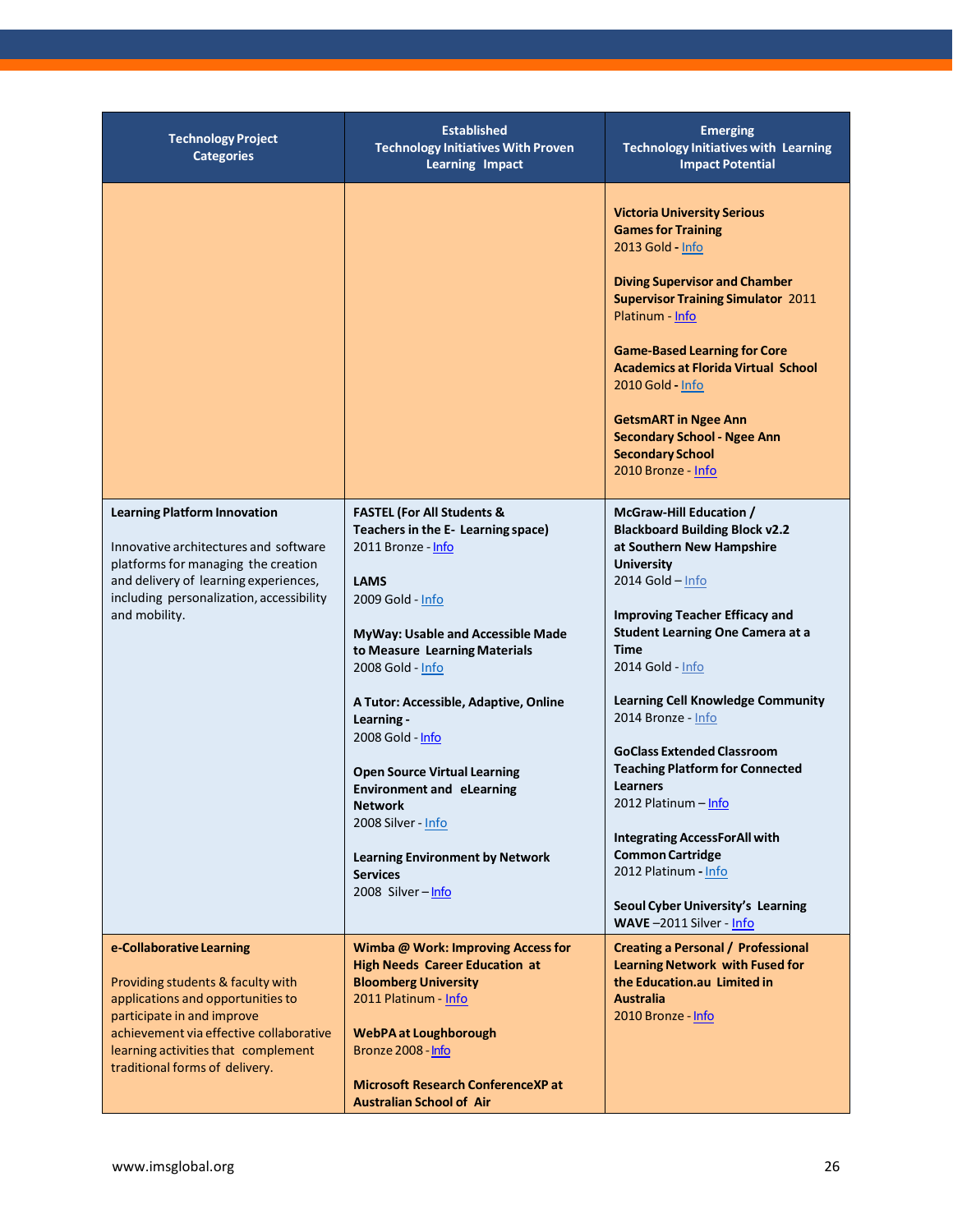| <b>Technology Project</b><br><b>Categories</b>                                                                                                                                                           | <b>Established</b><br><b>Technology Initiatives With Proven</b><br><b>Learning Impact</b>                                                                                                                                                                                                                                                                                                                                                                                                                                                                                                                                                                                                                                                                                                                                                                                                                                                                                                                                                              | <b>Emerging</b><br><b>Technology Initiatives with Learning</b><br><b>Impact Potential</b> |
|----------------------------------------------------------------------------------------------------------------------------------------------------------------------------------------------------------|--------------------------------------------------------------------------------------------------------------------------------------------------------------------------------------------------------------------------------------------------------------------------------------------------------------------------------------------------------------------------------------------------------------------------------------------------------------------------------------------------------------------------------------------------------------------------------------------------------------------------------------------------------------------------------------------------------------------------------------------------------------------------------------------------------------------------------------------------------------------------------------------------------------------------------------------------------------------------------------------------------------------------------------------------------|-------------------------------------------------------------------------------------------|
|                                                                                                                                                                                                          | Silver 2007 - Info                                                                                                                                                                                                                                                                                                                                                                                                                                                                                                                                                                                                                                                                                                                                                                                                                                                                                                                                                                                                                                     |                                                                                           |
| <b>Digital Learning Networks</b><br>Achieving scalable deployment of<br>educational resources, tools and<br>services toward specific and<br>measurable access, affordability, and<br>quality objectives. | <b>Content Automation Tool at Florida</b><br><b>Virtual Schools</b><br>2014 Platinum - Info<br><b>Desire2Learn in the Big Apple</b><br>2012 Platinum - Info<br><b>E-learning for Children on the</b><br><b>Border of the Brazilian Amazon</b><br>$2012$ Gold - Info<br>e-Learning Service for Public<br><b>Officials at the Central Officials</b><br><b>Training Institute</b><br>2010 Silver - Info<br>Glow - Scotland's National Intranet<br>2009 Platinum - Info<br><b>SEDUC - AMAZON</b><br>2009 Gold - Info<br><b>Agrega: Federated Access to</b><br><b>Content in Spain Education</b><br>Community<br>2009 Silver - Info<br>iSHARE: Inter-cluster Sharing of<br>Presentation<br>2009 Silver - Info<br>Scootle – Schools Online Teaching and<br><b>Learning Environment</b><br>2009 Bronze - Info<br><b>Tennessee Board of Regents (TBR)</b><br><b>Online Campus Collaborative</b><br>2008 Platinum - Info<br><b>Schools Online Curriculum Services</b><br>2008 Gold - Info<br><b>Cyber Home Learning System of Korea</b><br>2007 Platinum - Info |                                                                                           |
| <b>Student Success and Outcomes-</b><br><b>Based Learning Support Services</b><br>Applications and processes to<br>enable teaching, learning, and<br>placement tied to explicit outcomes                 | <b>Lone Star College Online:</b><br><b>Student Support Services</b><br><b>Drives Student Success</b><br>2013 Bronze - Info                                                                                                                                                                                                                                                                                                                                                                                                                                                                                                                                                                                                                                                                                                                                                                                                                                                                                                                             |                                                                                           |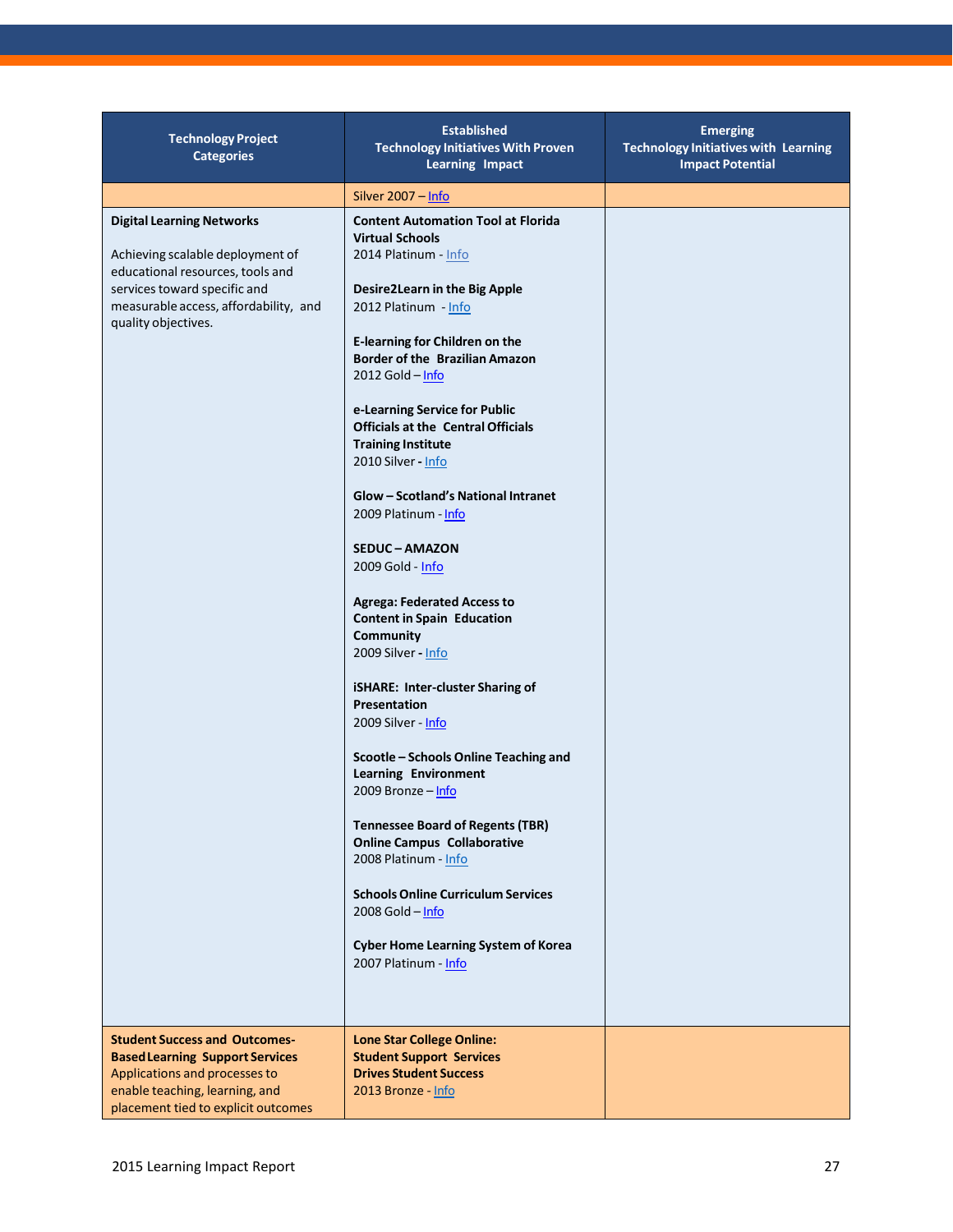| <b>Technology Project</b><br><b>Categories</b>                                                                                                                                                                            | <b>Established</b><br><b>Technology Initiatives With Proven</b><br><b>Learning Impact</b>                                                                                                                                                                                                                                                                                                                                                                                                                                                                 | <b>Emerging</b><br><b>Technology Initiatives with Learning</b><br><b>Impact Potential</b>                                                                                                                                                                                                                                                                                |
|---------------------------------------------------------------------------------------------------------------------------------------------------------------------------------------------------------------------------|-----------------------------------------------------------------------------------------------------------------------------------------------------------------------------------------------------------------------------------------------------------------------------------------------------------------------------------------------------------------------------------------------------------------------------------------------------------------------------------------------------------------------------------------------------------|--------------------------------------------------------------------------------------------------------------------------------------------------------------------------------------------------------------------------------------------------------------------------------------------------------------------------------------------------------------------------|
| and achievements.                                                                                                                                                                                                         | <b>Learning &amp; Career Outcomes</b><br><b>Infrastructure at Capella</b><br><b>University</b><br>2009 Platinum - Info<br><b>Online Learning Environment at</b><br><b>University of Wollongong</b><br>supported by the Learning Edge 2008<br>Platinum - Info                                                                                                                                                                                                                                                                                              |                                                                                                                                                                                                                                                                                                                                                                          |
| <b>Education Pathways, Portfolios, and</b><br><b>Learning Maps</b><br>Applications to help students<br>navigate their educational<br>experience to improve success<br>and outcomes based workforce<br>needs.              | <b>Using Predictive Analytics to Personalize</b><br><b>Course Selection, Guide Student Success,</b><br><b>Improve Retention and Close the</b><br><b>Attainment Gap</b><br>2014 Platinum - Info<br><b>On-line Career Development Center</b><br><b>Dream-wings</b><br>2012 Platinum - Info<br><b>Degree Compass - The Netflix Effect for</b><br><b>Students</b><br>2012 Bronze - Info<br><b>Campus Pack and Baldwin-Wallace</b><br><b>College: Encouraging Student</b><br><b>Educational Goal Planning and Life-</b><br>long Learning<br>2011 Silver - Info | DegreeMap at Austin Community<br>College<br>2014 Bronze - Info<br><b>Promoting the Concept of</b><br><b>Competency Maps and Inter-</b><br>Professional Assessments Linked to e-<br><b>Portfolios to Enhance the Student</b><br><b>Learning Experience in Preparation</b><br>for Work Based Learning,<br><b>Employability and Life Long Learning.</b><br>2011 Gold - Info |
| <b>Scaling Pedagogical Knowledge and</b><br><b>Practice</b><br>Providing efficient and effective<br>support to teachers and faculty<br>in significantly improving<br>facilitation and delivery of<br>learning experiences | <b>Online Faculty Orientation for Online</b><br><b>Teaching at Lone Star College</b><br>2009 Bronze - Info<br>DE Oracle @UMUC<br>2009 Bronze - Info<br>eTwinning Action by European<br>Schoolnet - 2007 Gold - Info                                                                                                                                                                                                                                                                                                                                       |                                                                                                                                                                                                                                                                                                                                                                          |
| <b>Blended Learning Optimization</b><br>Evolving traditional educational<br>delivery models featuring<br>seamless technology                                                                                              | <b>Faster English Language Learning</b><br>2011 Gold - Info<br>Leveraging Interoperability<br>Specifications for the Collaborative                                                                                                                                                                                                                                                                                                                                                                                                                        |                                                                                                                                                                                                                                                                                                                                                                          |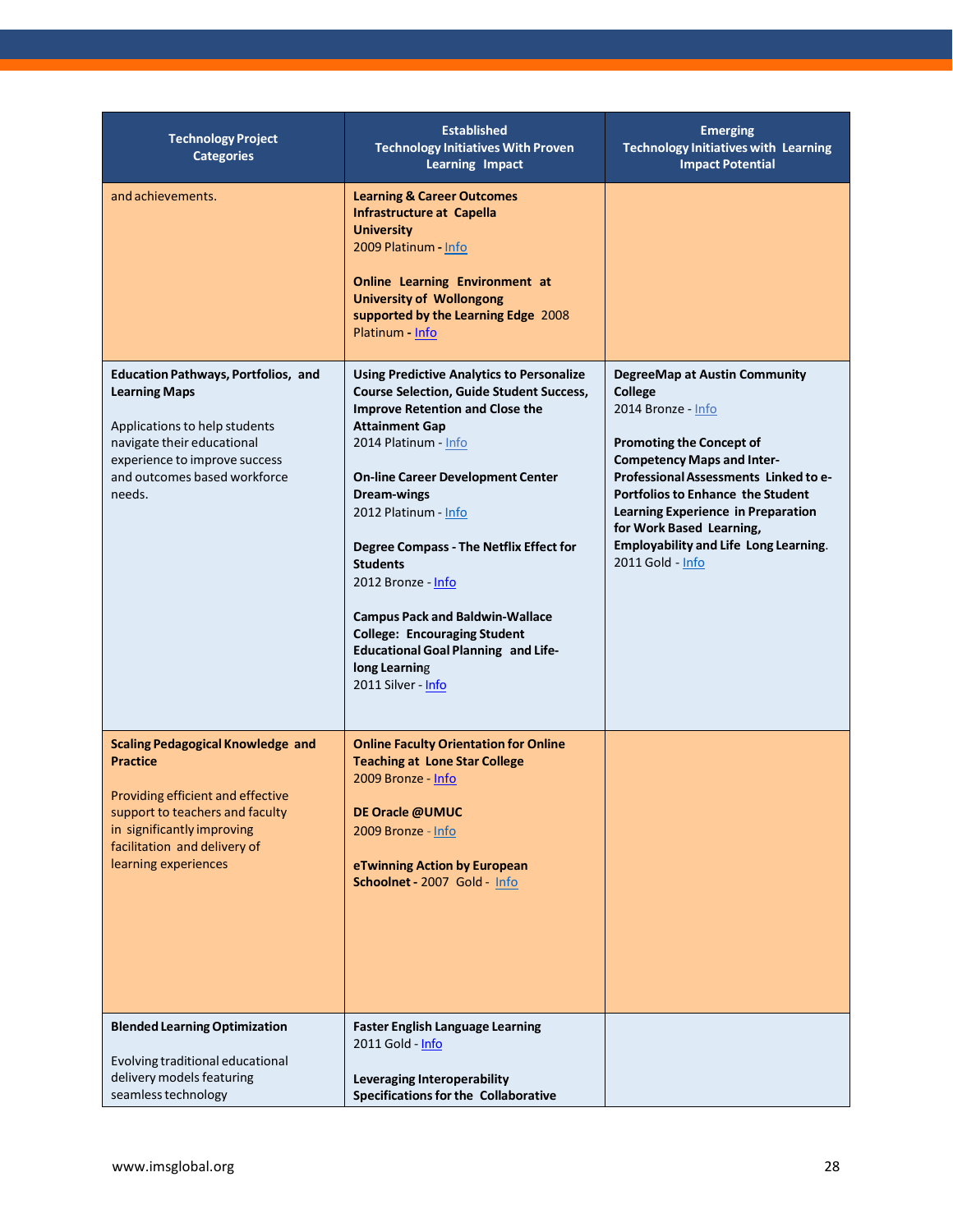| <b>Technology Project</b><br><b>Categories</b>                                                                                                                                                                                                                                              | <b>Established</b><br><b>Technology Initiatives With Proven</b><br><b>Learning Impact</b>                                                                                                                                                                                                                                                                                        | <b>Emerging</b><br><b>Technology Initiatives with Learning</b><br><b>Impact Potential</b>         |
|---------------------------------------------------------------------------------------------------------------------------------------------------------------------------------------------------------------------------------------------------------------------------------------------|----------------------------------------------------------------------------------------------------------------------------------------------------------------------------------------------------------------------------------------------------------------------------------------------------------------------------------------------------------------------------------|---------------------------------------------------------------------------------------------------|
| environment for teachers and<br>students to support effective<br>combinations of online,<br>classroom and in-context<br>learning.                                                                                                                                                           | Development of an Online Research<br><b>Skills Training Program at Durham</b><br>University 2010 Gold - Info<br>Overcoming the Challenges of e-<br>Learning in the Amazon<br>2010 Gold - Info<br><b>Tegrity Mini Solutions at</b><br><b>University of Central Florida</b><br>2008 Bronze - Info<br>Tegrity Campus 2.0 at Saint Mary's<br><b>University</b><br>2007 Bronze - Info |                                                                                                   |
| <b>Educational Accessibility and</b><br><b>Personalization</b><br>Technology-based solutions that<br>ensure accessibility and<br>personalization for all students,<br>especially those with physical<br>and learning disabilities.                                                          |                                                                                                                                                                                                                                                                                                                                                                                  |                                                                                                   |
| <b>Assessment Enhancement with</b><br><b>Digital Technology</b><br>Applications and tools to assess<br>student performance and<br>outcomes.                                                                                                                                                 | TAO - Open Source, QTI-Compliant<br><b>Assessment Platform</b><br>2015 Platinum - Info<br><b>Accessible Assessment Items for ELPA21</b><br>Consortium<br>2015 Silver - Info                                                                                                                                                                                                      | Present@ Universitat Oberta de<br>Catalunya<br>$2015$ Gold - Info                                 |
| <b>Integrated Digital Curriculum to</b><br><b>Enable Student-Centered</b><br><b>Learning</b><br>Architectures, platforms, and<br>infrastructures that enable<br>creation and selection from a<br>wide range of curated digital<br>content and tool alternatives by<br>faculty and students. | <b>Escambia LMS &amp; Content Solution</b><br><b>Platform</b><br>2015 Gold - Info<br>An Effective K-12 Digital Learning System<br><b>Support by Interoperability Standards</b><br>2015 Bronze - Info                                                                                                                                                                             | <b>Itslearning / "HUB" at Houston</b><br><b>Independent School District</b><br>2015 Silver - Info |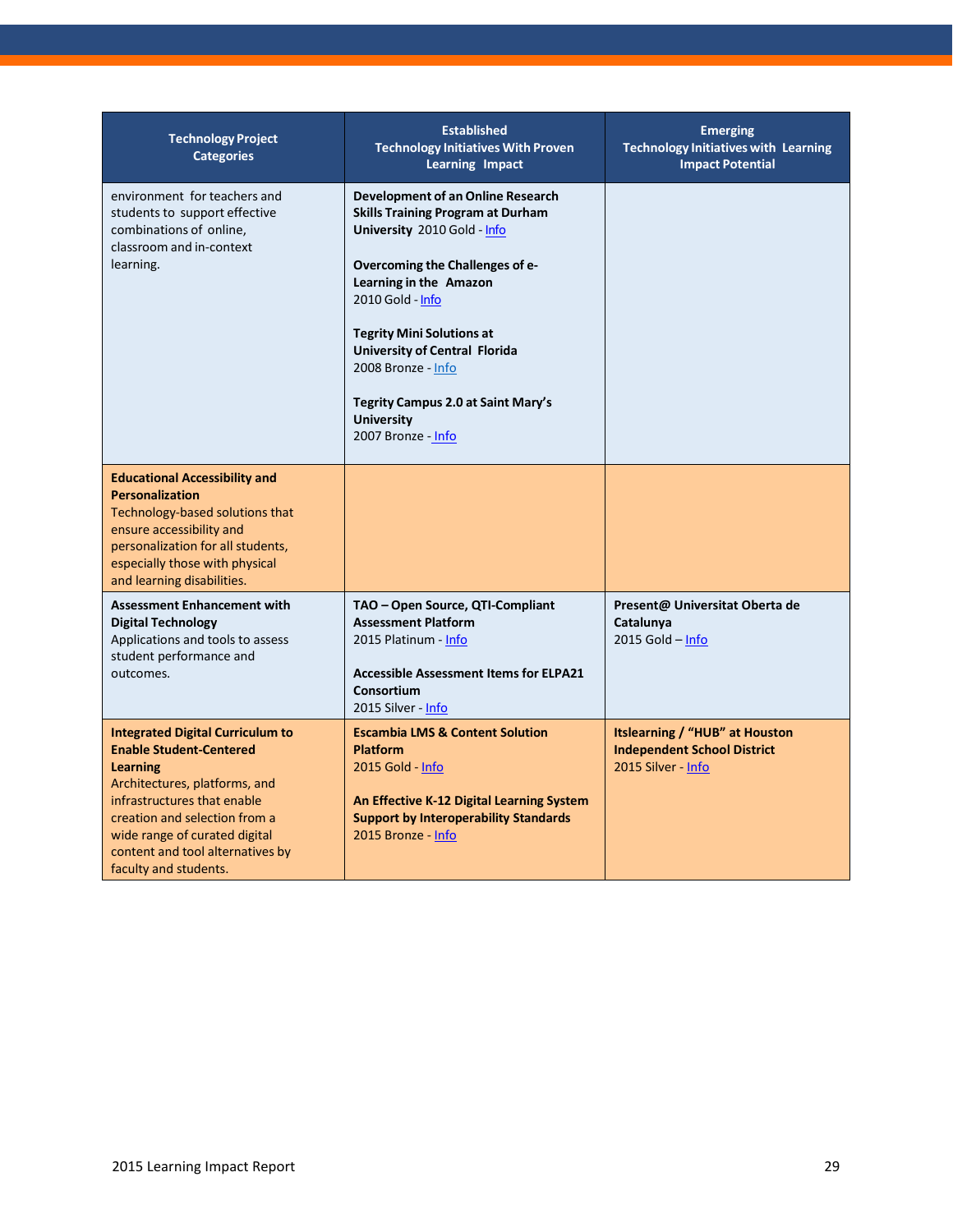### **Endnotes**

<span id="page-29-0"></span> $1$  Gartner, Inc., "Gartner Highlights, the Top Ten Strategic Technologies Impacting Education in [2015,](http://www.gartner.com/newsroom/id/2994417)" February 27, 2015.

<span id="page-29-1"></span><sup>2</sup> Malcolm Brown, "The LMS of the Future: Exploring the Next Generation Digital Learning [Environment,](http://er.educause.edu/blogs/2015/6/the-lms-of-the-future-exploring-the-next-generation-digital-learning-environment)" EDUCAUSE Review Online blog, June 3, 2015,.

 $3$  Gartner, Inc.

<sup>4</sup> Johnson, L., Adams Becker, S., Estrada, V., and Freeman, A. (2015). "NMC Horizon Report: [2015 K-12 Edition"](http://cdn.nmc.org/media/2015-nmc-horizon-report-k12-EN.pdf). Austin, Texas: The New Media Consortium. 12.

<sup>5</sup> Johnson, L., Adams Becker, S., Estrada, V., and Freeman, A. 2015).

["NMC Horizon Report: 2015 K-12 Edition"](http://cdn.nmc.org/media/2015-nmc-horizon-report-k12-EN.pdf). Austin, Texas: The New Media Consortium.14.

 $6$  Johnson, L., Adams Becker, S., Estrada, V., and Freeman, A. (2015). "NMC Horizon Report: [2015 K-12"](http://cdn.nmc.org/media/2015-nmc-horizon-report-k12-EN.pdf) Edition. Austin, Texas: The New Media Consortium. 10.

<sup>7</sup> Betsy Beaumon, "EdTech and the Promise of Quality Education for All: On the Americans with [Disabilities Act at Twenty-Five,](http://benetech.org/2015/07/31/edtech-and-the-promise-of-quality-education-for-all-on-the-americans-with-disabilities-act-at-twenty-five/)" Benetech, July 31, 2015,.

<sup>8</sup> Tim Clark, [The Components of the Digital Age Learning Ecosystem,](http://byotnetwork.com/2014/07/06/the-components-of-a-digital-age-learning-ecosystem/)" BYOT Network.

<sup>9</sup> Hanover Research, ["Emerging and Future Trends in K-12 Education,](http://www.hanoverresearch.com/media/Emerging-and-Future-Trends-in-K-12-Education-1.pdf)" October 2014, 9.

 $10$  Johnson, L., Adams Becker, S., Estrada, V., and Freeman, A. (2014). "NMC Horizon Report: [2014 K-12 Edition"](http://cdn.nmc.org/media/2014-nmc-horizon-report-k12-EN.pdf). Austin, Texas: The New Media Consortium. 10

11 ["Science, Technology, Engineering, and Math: Education for Global Leadership,](http://www.ed.gov/stem)" U.S. Department of Education.

- <sup>12</sup> Judith A. Pirani, ["Get More Tech from Your Learning Technologies,](http://nextgenlearning.org/blog/get-more-%E2%80%9Ctech%E2%80%9D-your-learning-technologies)" NGLC, February 10, 2015.
- <sup>13</sup> Susan Aldermann, ["A 'Learning Ecosystem' Approach to Ed-Tech Acquisition,](http://www.digitalpromise.org/blog/entry/a-learning-ecosystem-approach-to-ed-tech-acquisition)" Digital Promise.

 $14$  Tim Clark, The [Components of the Digital Age Learning Ecosystem,](http://byotnetwork.com/2014/07/06/the-components-of-a-digital-age-learning-ecosystem/)" BYOT Network.

<sup>15</sup> Susan Aldermann, ["A 'Learning Ecosystem' Approach to Ed-Tech Acquisition,](http://www.digitalpromise.org/blog/entry/a-learning-ecosystem-approach-to-ed-tech-acquisition)" Digital Promise,.

<sup>16</sup> VeriCite LIA 2015 Submission